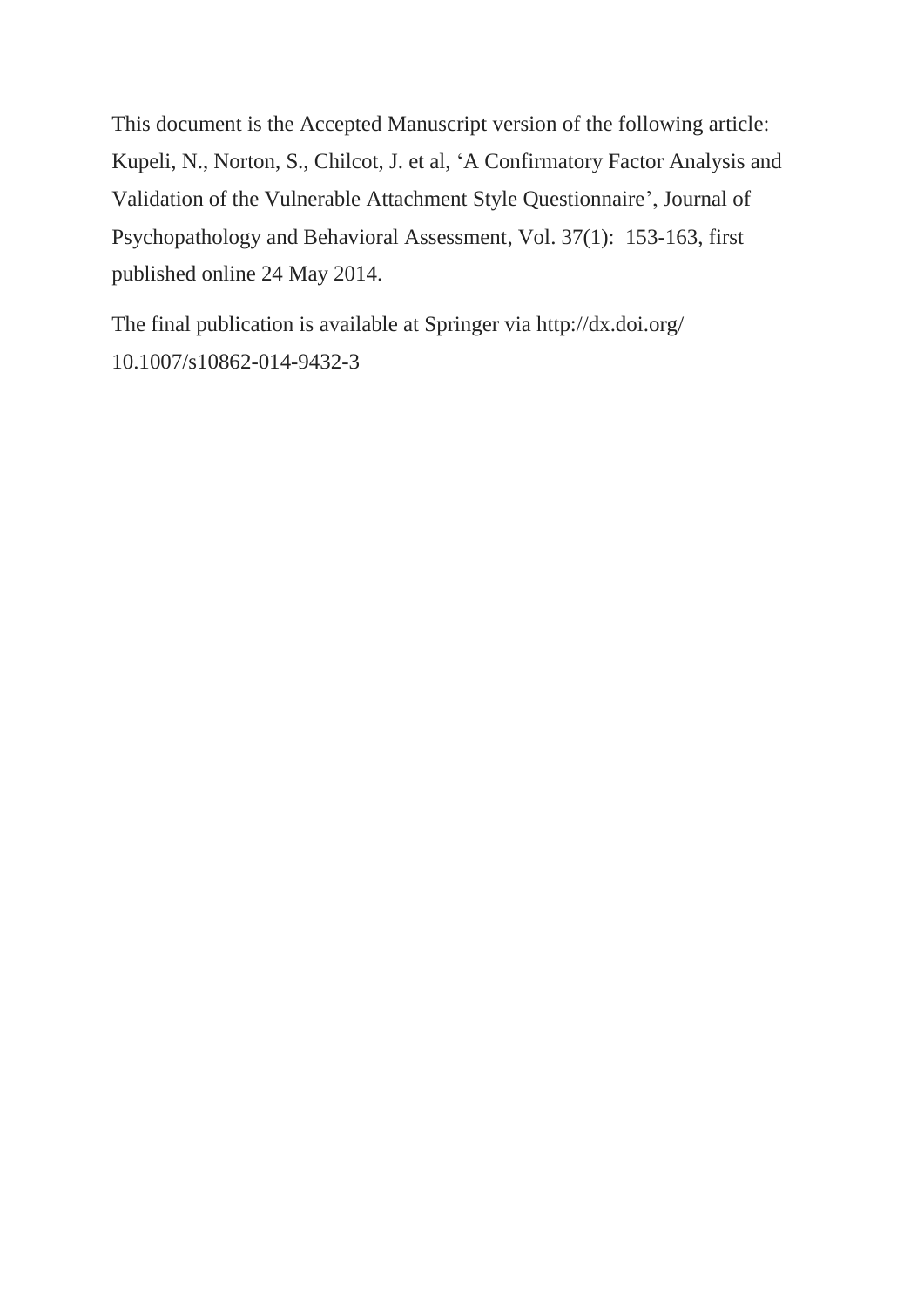Cite as:

Kupeli, N., Norton, S., Chilcot, J., Schmidt, U., Campbell, I. C. & Troop, N. (2015). A Confirmatory Factor Analysis and Validation of the Vulnerable Attachment Style Questionnaire. *Journal of Psychopathology and Behavioral Assessment*, 37(1), 153-163.

# **A Confirmatory Factor Analysis and Validation of the Vulnerable Attachment Style Questionnaire**

Nuriye Kupeli\*<sup>1</sup>, Sam Norton<sup>2</sup>, Joseph Chilcot<sup>2</sup>, Ulrike H. Schmidt<sup>2</sup>, Iain C. Campbell<sup>2</sup> & Nicholas A. Troop<sup>3</sup>

<sup>1</sup> Marie Curie Palliative Care Research Unit, University College London, UK

2 Institute of Psychiatry, King's College London, UK

<sup>3</sup> School of Psychology, University of Hertfordshire, UK

\*Requests for correspondence should be addressed to: Nuriye Kupeli, Marie Curie Palliative Care Research Unit, Division of Psychiatry, University College London, 67-73 Charles Bell House, Riding House Street, London, W1W 7EJ, U.K (Email: N.Kupeli@ucl.ac.uk; Tel: 020 7679 9724)

### **Acknowledgments**

The authors are grateful to Professor Antonia Bifulco for her helpful comments on an earlier draft of this paper. This research was supported by a Medical Research Council-Economic and Social Research Council (MRC-ESRC) interdisciplinary award.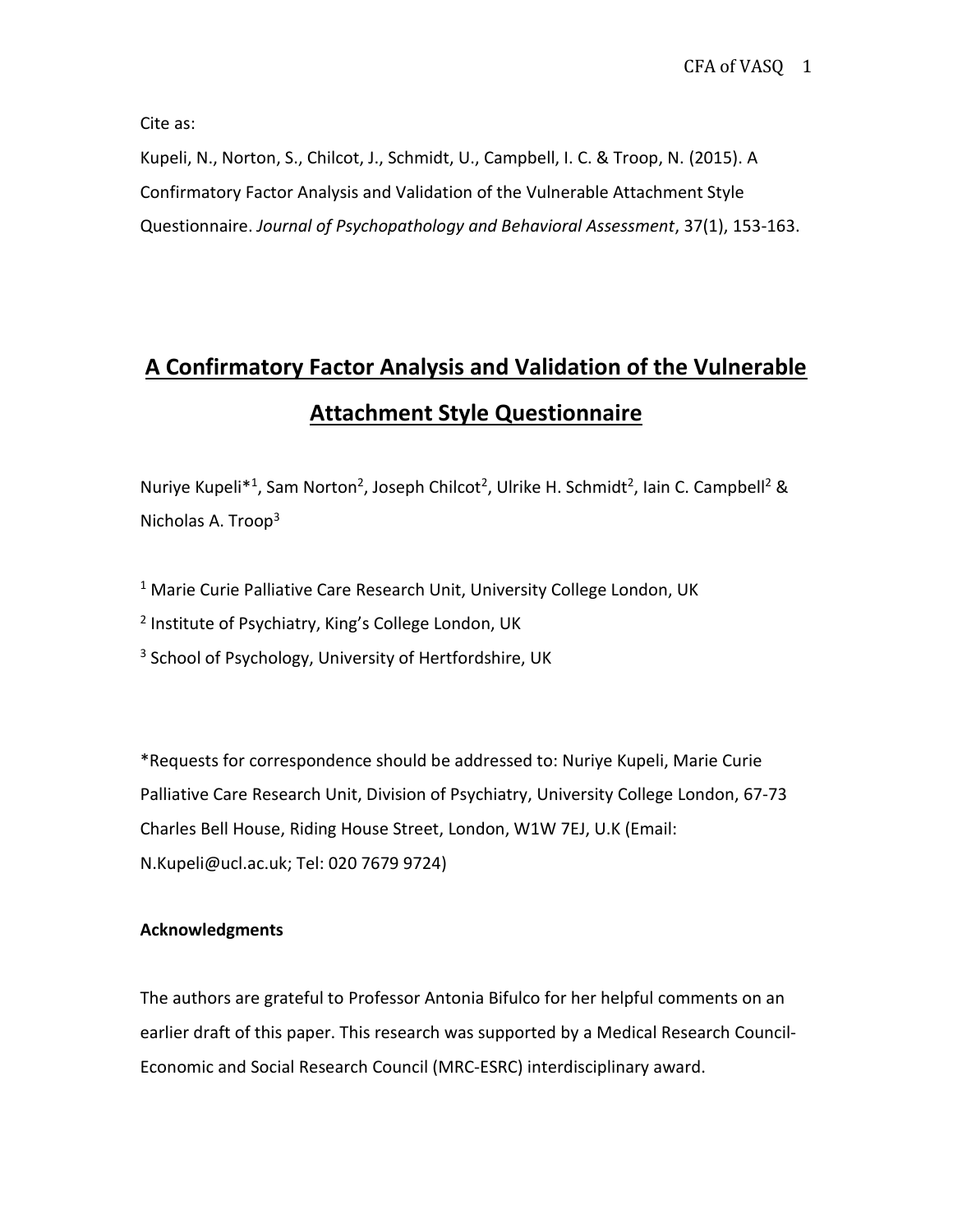#### **Abstract**

**Objective:** The Vulnerable Attachment Style Questionnaire (VASQ; Bifulco, Mahon, Kwon, Moran & Jacobs, 2003) was developed to assess adult attachment as a vulnerability factor for developing depression and identified two subscales, insecure attachment and proximity-seeking. The present study sought to confirm and further validate the factor structure of the VASQ in a large community convenience sample. **Method:** The VASQ was completed by a large sample of men and women (*N* = 1236) as part of an online survey. The data were randomly split to allow both independent exploratory (EFA) and confirmatory factor analyses (CFA) to be conducted.

**Results:** A four-factor model consisting of two types of proximity-seeking (*lack of autonomy* and *anxious-dependent*) and insecurity (*ambivalent* and *avoidant-dismissive*) attachment patterns proved to be the best-fitting measurement model in this sample (*X* <sup>2</sup>=186.7, df=71, *p*<.001; CFI=.945, TLI=.929, RMSEA=.05). Although similar to the original questionnaire, the new factor structure resulted in the elimination of several items. Validity was confirmed with the shortened VASQ as similar associations with mood, stress, eating pathology and sex were observed for both the new shortened VASQ and original version of the VASQ.

**Conclusions:** The structure of the VASQ was broadly consistent with the original solution although some items were removed and both subscales were further split into two subfactors. Future research should use this tool in clinical and non-clinical groups to provide further support for its factor structure and to determine the clinical and theoretical usefulness of the different subscales.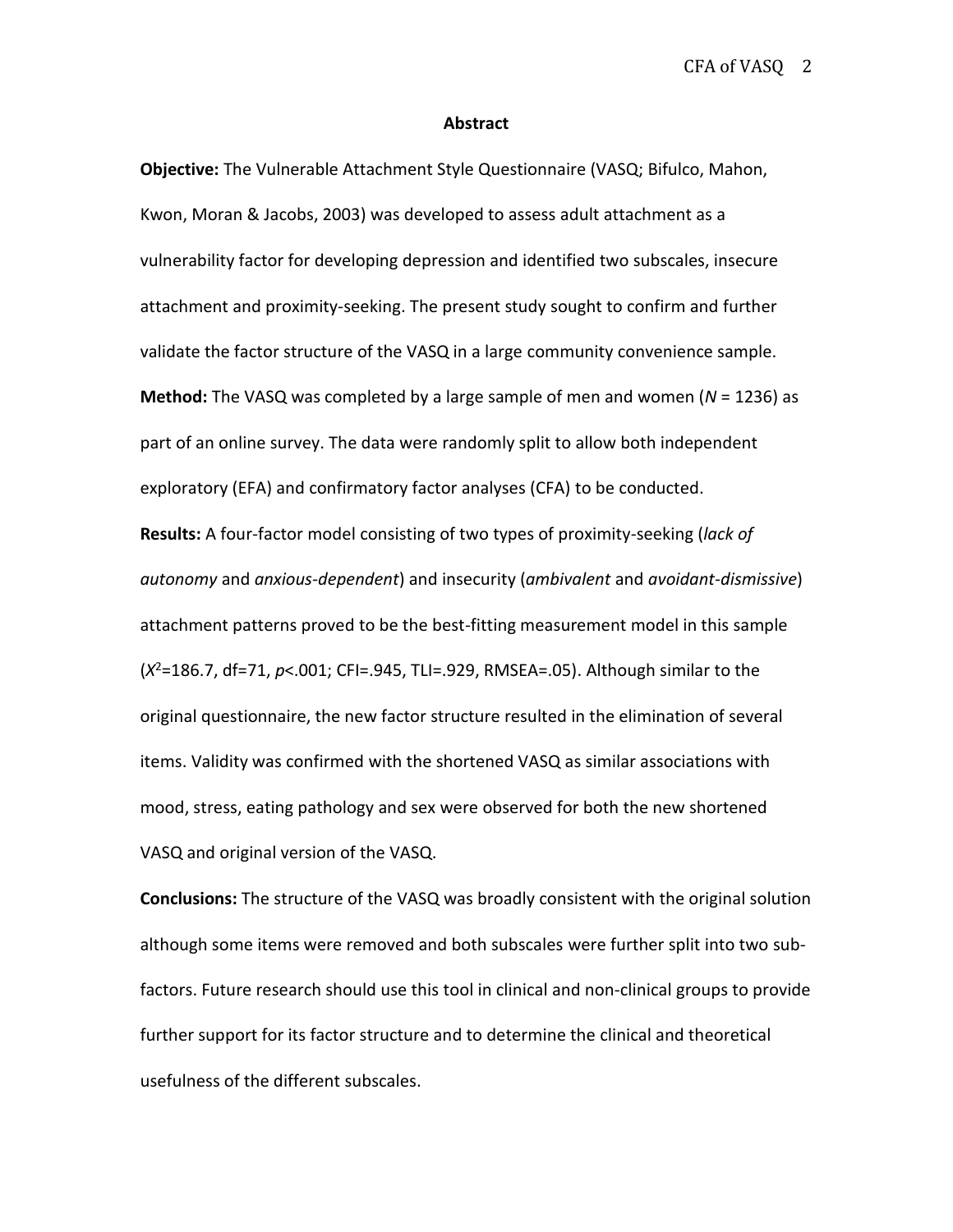## **Keywords**

Attachment

Vulnerable Attachment Style Questionnaire (VASQ)

Confirmatory Factor Analysis (CFA)

Disordered eating

Mood

Stress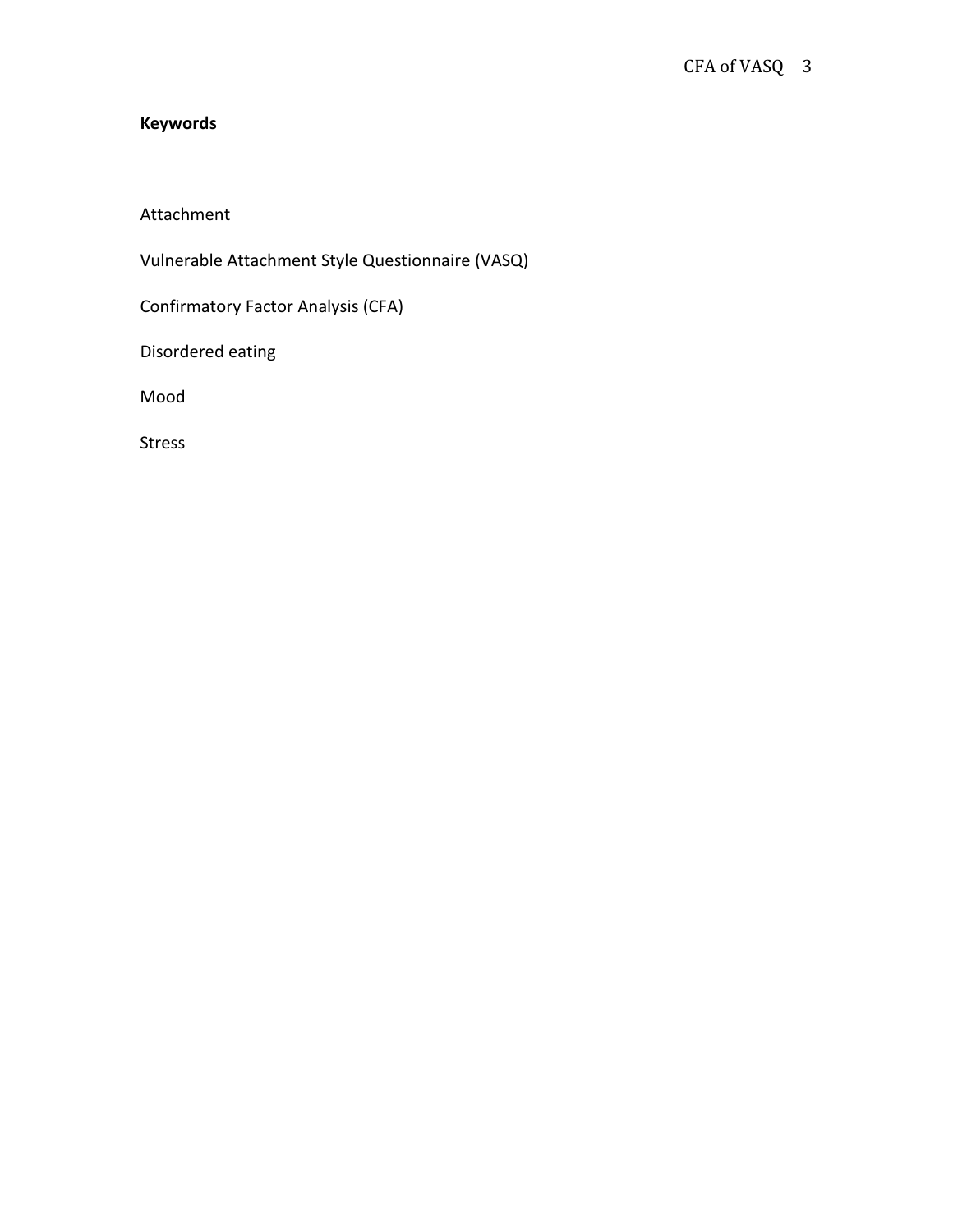CFA of VASQ 4

#### **Introduction**

Attachment refers to the bond that develops between an infant and its caregiver to provide young children not only with a sense of security and to aid survival but to develop patterns of emotion regulation (Bowlby, 1977). Following observations of caregiver-infant interactions, Ainsworth, Blehar, Waters and Wall (1978) formulated the three types of attachment styles known as secure, anxious/ambivalent and avoidant, with the latter two referring to insecure attachment styles. The attachment between an infant and its caregiver can persist and even shape later affectional bonds formed during adulthood (Ainsworth, 1985). Hazan and Shaver's (1987) research suggests that the infant-caregiver attachment bond described by Ainsworth (1985) provides a plausible framework for understanding attachments formed in adulthood. Secure attachment patterns in adulthood characterise adults who are comfortable with getting close to and depending on others. However, those with an avoidant attachment style have difficulty trusting others and are uncomfortable with intimacy. Anxious/ambivalent adults worry that others do not really care about them and are often characterised as being highly dependent on others.

The theoretical foundations of attachment theory (Ainsworth et al., 1978; Bowlby, 1977) have been used to develop measures to assess patterns of attachment behavior in adulthood (see reviews: Crowell & Treboux, 1995; Lyddon, Bradford & Nelson, 1993; Ravitz, Maunder, Hunter, Sthankiya & Lancee, 2010). These include both interview-based and self-report assessments. Research demonstrates that securely attached individuals (as opposed to insecurely attached) develop the ability to self-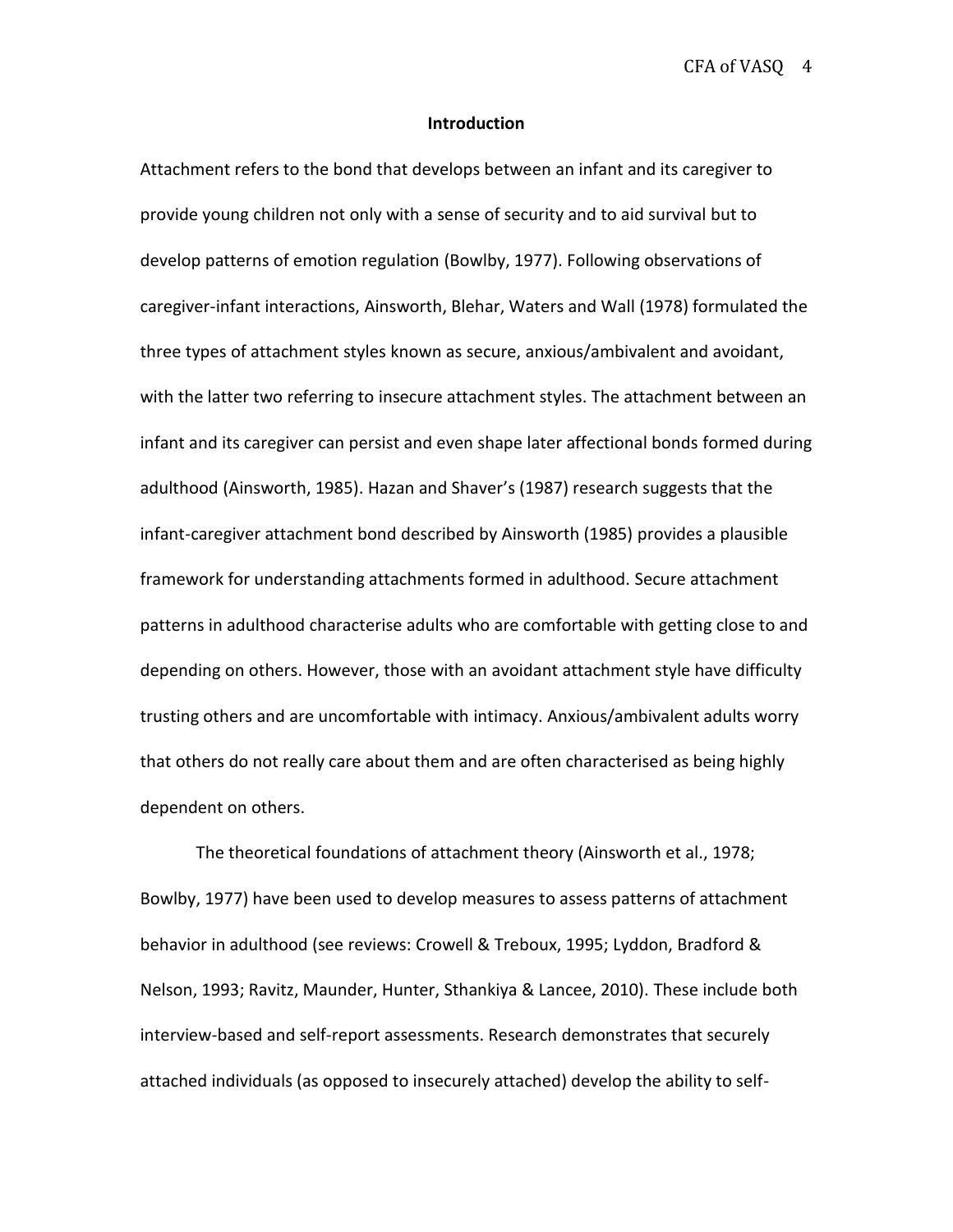CFA of VASQ 5

soothe and regulate their emotions (Sloman, Gilbert & Hasey, 2003). Therefore, measures assessing adult attachment styles have been used to evaluate the impact of adult attachments (specifically insecurity of attachment) on psychopathology including depression, anxiety, stress and eating disorders (e.g., Bifulco, Kwon, Jacobs, Moran, Bunn & Beer, 2006; Ditzen, Schmidt, Strauss, Nater, Ehlert & Heinrichs, 2008; Kidd, Hamer & Steptoe, 2011; Mickelson, Kessler & Shaver, 1997; Ward, Ramsay & Treasure, 2000; Zachrisson & Skårderud, 2010).

A review of adult attachment measures is beyond the scope of this report (for a full review see; Ravitz et al., 2010) but a brief summary of some of the key measures may be useful. The Adult Attachment Styles (AAS; Hazan & Shaver, 1987) is a categorical measure consisting of three short descriptions of adult attachment attitudes. Collins and Read (1990) used the individual statements of the AAS (Hazan & Shaver, 1987) to develop a continuous measure of adult attachment. Using factor analysis, these authors identified three types of attachment styles, trusting and depending on others (Depend dimension), relationship anxiety including fear of being abandoned (Anxiety dimension) and being comfortable with closeness and intimacy (Close dimension). Other measures of adult attachment styles include the Relationship Questionnaire (RQ; Bartholomew & Horowitz, 1991) and the Experiences in Close Relationships questionnaire (ECR; Brennan, Clark & Shaver, 1998). Although both of these measures assess secure, preoccupied, fearful and dismissing attachment styles, the ECR (Brennan et al., 1998) examines these four styles based on attachment-related anxiety and avoidance.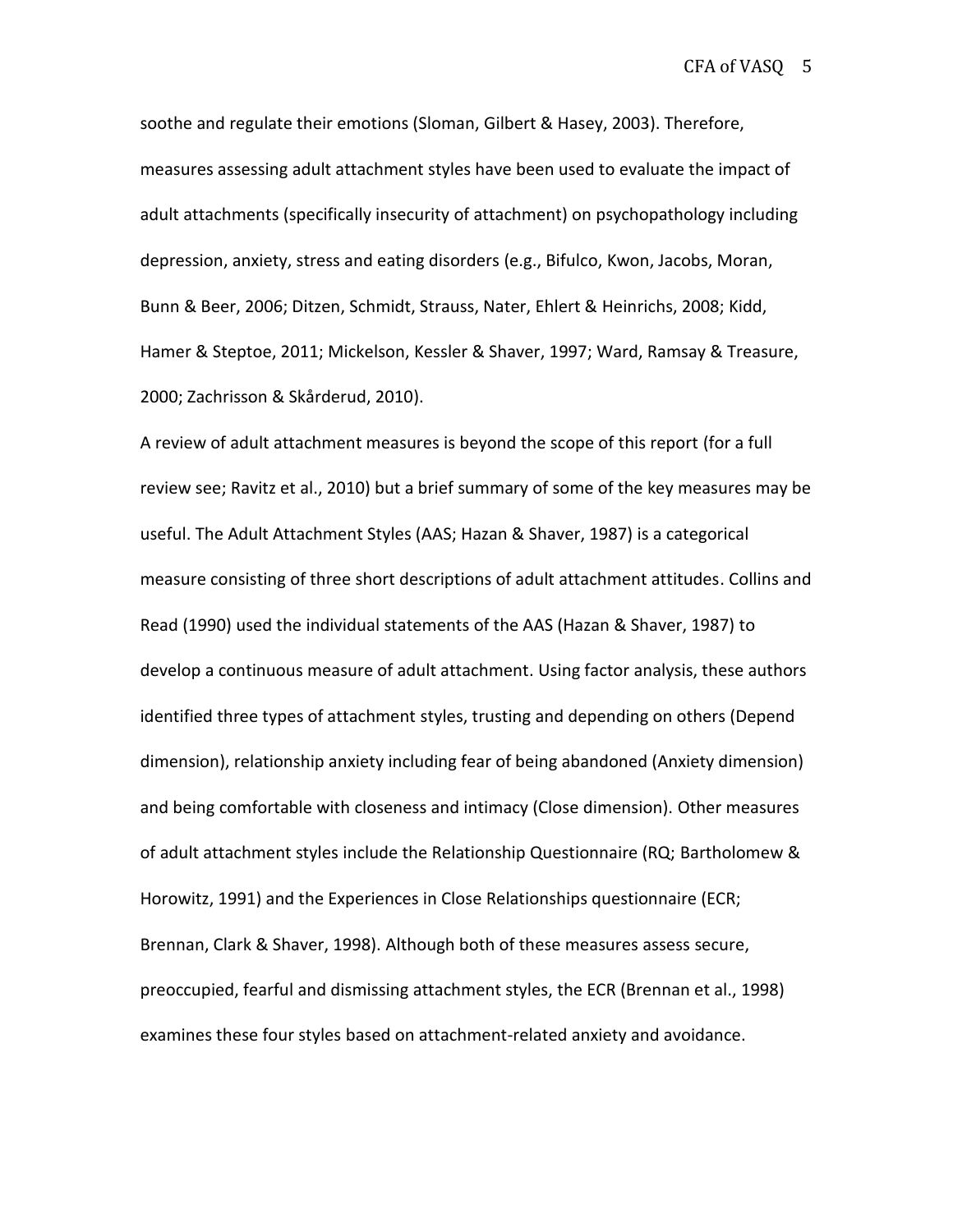While a number of authors have sought to develop measures of attachment that identify theoretically meaningful styles, Bilfulco, Mahon, Kwon, Moran and Jacobs (2003) argued that it is important to develop a measure which not only assesses the severity of vulnerable attachment in adulthood but one that can identify those at high risk for psychopathology such as depression. Based on the Attachment Style Interview (ASI; Bifulco, Moran, Ball & Bernazzani, 2002a; Bifulco, Moran, Ball & Lillie, 2002b) Bifulco et al. (2003) developed the Vulnerable Attachment Style Questionnaire (VASQ). This is a 22-item scale used to assess the degree of vulnerability to psychopathology due to attachment issues. Specifically two subscales were identified, labelled as 'Insecurity' and 'Proximity-seeking'. Insecurity was a stronger predictor of depression than was Proximity-seeking, although in some analyses the combined scores were stronger predictors of depression than either scale on its own (Bifulco et al., 2003). Other authors have also found that it is the Insecurity subscale rather than Proximity-seeking which is more strongly related to psychopathology. The Insecurity subscale is positively related to depressive symptoms, loneliness and detached mourning (an attitude that maintaining an emotional involvement with a close one who has died will hinder the mourning process) and negatively correlated with perceptions of competence, autonomy, relatedness and social support (Carr, Colthurst, Coyle & Elliott, 2012; Sochos & Bone, 2012).

Ravitz et al.'s (2010) systematic review of adult attachment measures suggests that the VASQ has good validity and reliability indicating that it is a promising measure and the authors recommend its further use and development. Its potential importance also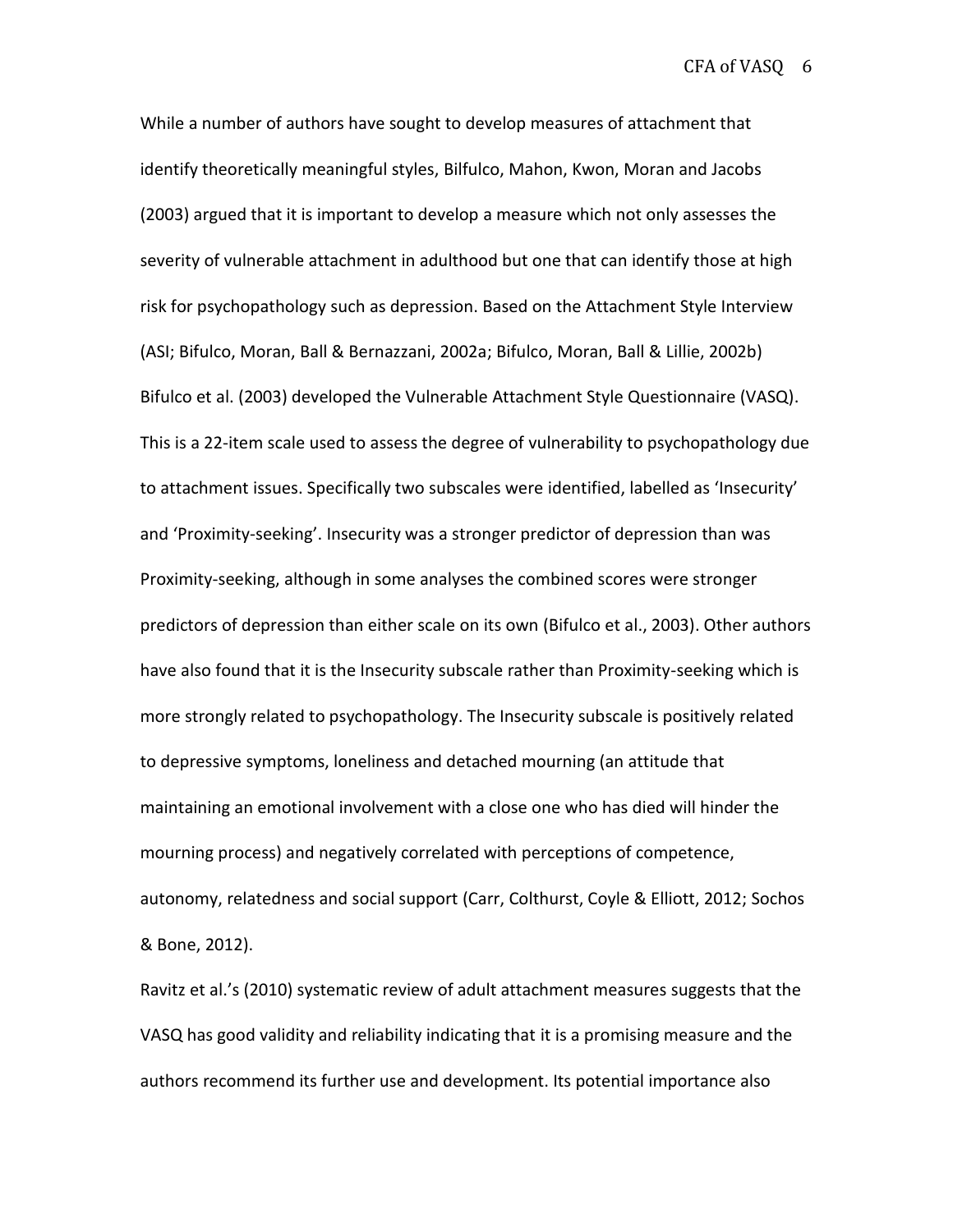CFA of VASQ 7

stems from the fact that Bifulco et al. (2003) demonstrated that it is a better predictor of the subsequent onset of depression than another widely used measure of attachment styles, the RQ (Bartholomew & Horowitz, 1991).

Clearly, further psychometric evaluation of the VASQ is warranted as to date, the original study (Bifulco et al., 2003) is the only study which has examined the psychometric properties of the VASQ. In addition, the original development of the VASQ was based on a sample of middle-aged women and their family members (Bifulco et al., 2003), thus limiting its generalizability to the general population. Therefore, the aim of the current study was to examine the factor structure using exploratory and confirmatory factor analyses in a large and diverse sample. It was hypothesized that based on Bifulco et al.'s (2003) study, a two-factor solution consisting of Insecurity and Proximity-seeking would be found with the current data. However, as other measures of adult attachment styles reflect between two and four types of attachment patterns, the current study will also explore three and four factor solutions of the VASQ. For example, the ECR (Brennan et al., 1998) differentiates between anxious and avoidance attachment behaviours, whilst the AAS (Collins & Read, 1990; Hazan & Shaver, 1987) and the RQ (Bartholomew & Horowitz, 1991) assess three and four types of adult attachment styles, respectively. There are many similarities between VASQ items and statements that have been used in these other measures to reflect different attachment patterns in adulthood. For example, the Insecurity scale of the VASQ includes items such as 'I find it hard to trust others' which correspond to 'I find it difficult to trust them' (Avoidant category; Hazan & Shaver, 1987). Similarly, the Proximity-seeking component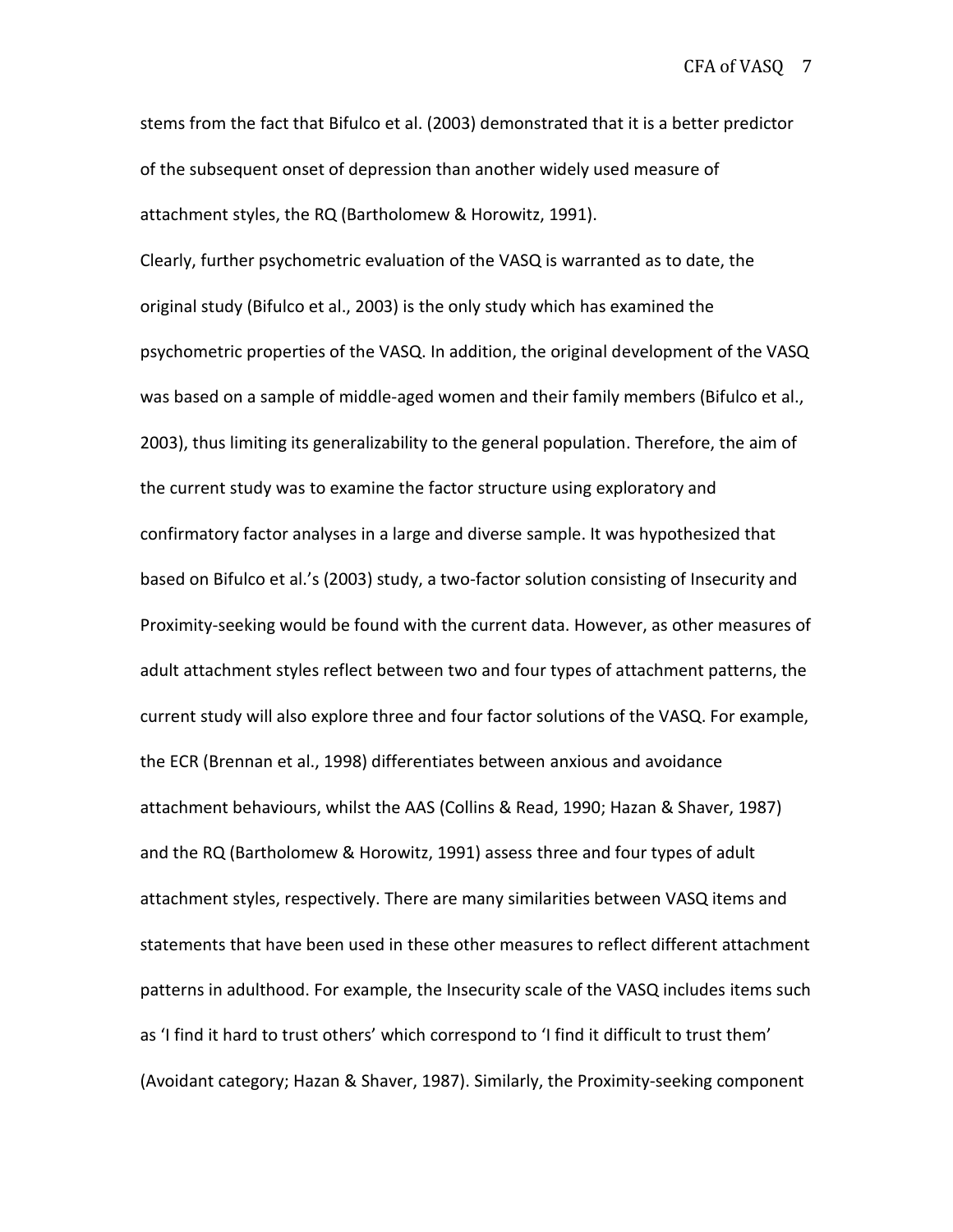includes items such as 'I worry about things happening to close family and friends' which reflects 'I worry a lot about my relationships' (Anxiety category; Brennan et al., 1998).

In addition, the current study validated the VASQ in terms of its associations with mood, stress and eating disorder symptoms. In particular, associations between these constructs and the newly confirmed factor structure were compared with associations between these constructs and the original scoring method for the VASQ. Finally, as the original paper by Bifulco et al. (2003) and later studies (Carr et al., 2012; Doyle, McNamara, Cheevers, Finnegan, Logue & McEntee, 2010) which used the VASQ did not examine sex differences, the current study also explored any differences that may be present between men and women when assessing adult attachment patterns using the VASQ. Although, Scohos and Bone (2012) did find that gender was associated with the Proximity-seeking subscale but not with the Insecurity subscale. Also, based on previous studies (Kobak & Hazen, 1991; Roberts, Gotlib & Kassel, 1996) using other adult attachment measures it is hypothesized that women will indicate more attachment insecurity compared to men.

In summary, it is plausible that the VASQ contains one, two, three or four factors. The aim of the present study is to confirm the factor structure of the VASQ, explore the relationship between the VASQ and other psychological constructs such as mood, stress and disordered eating behaviours, and examine sex differences using data gathered from a large predominantly community-based sample.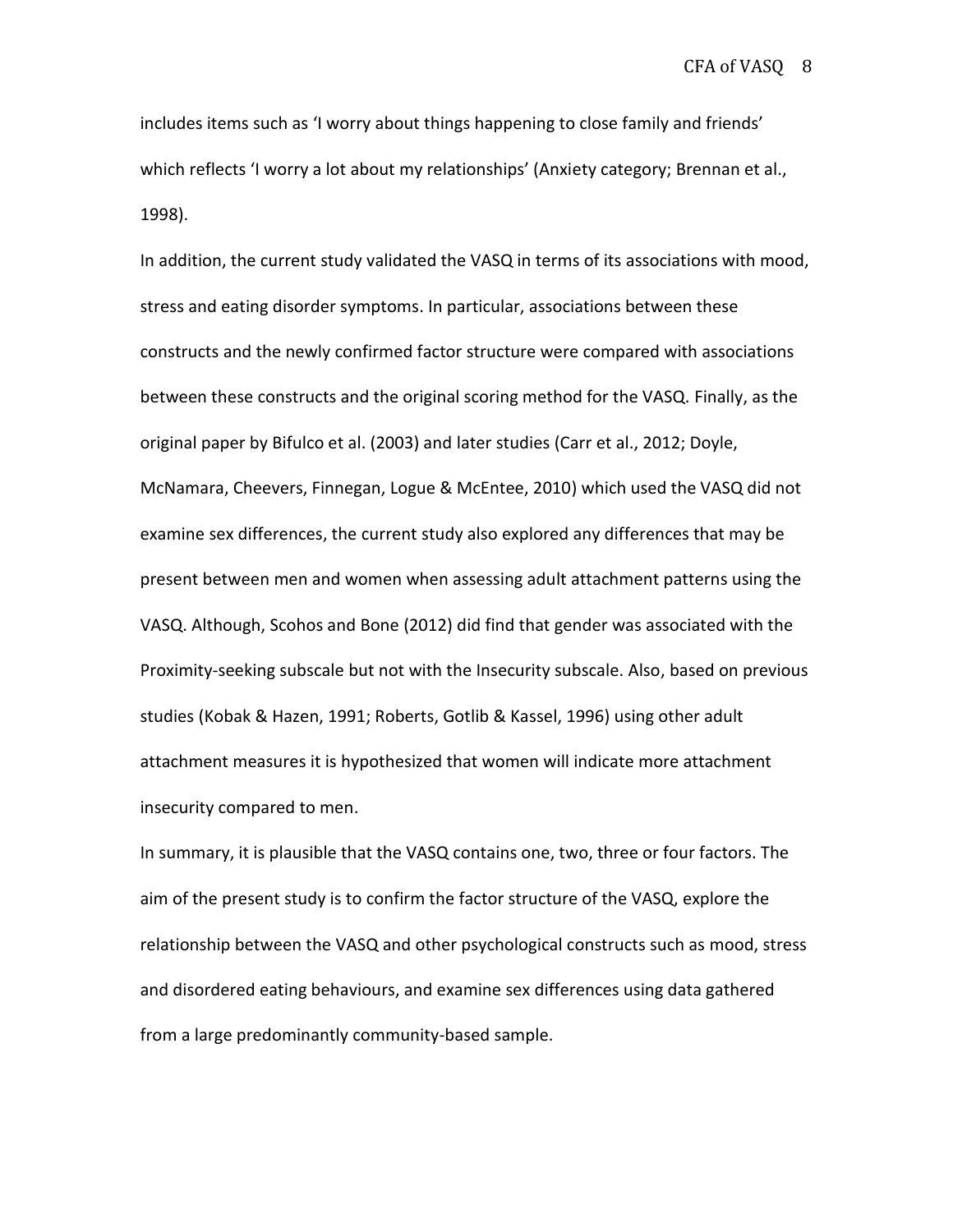#### **Method**

#### *Participants and procedure*

Participants were recruited as part of a longitudinal study investigating stress, mood, bodyweight and disordered eating (*N* = 1236). Participants were recruited from several sources including social networking sites and health and well-being forums and at the University of Hertfordshire. Participants completed the survey online which was created using the Bristol Online Survey (BOS; University of Bristol, 2010) facility. For the overall sample, mean age was 28.7 (s.d 10.7) and most participants were female, white, either employed or were students and either single or married/in a relationship (see Table 1).

#### *Measures*

#### Primary Measure: Attachment

The VASQ (Bifulco et al. 2003) is a 22-item scale assessing behaviors, emotions and attitudes relating to adult attachment. Participants are asked to rate each statement on a 5-point Likert scale ("Strongly disagree" to "Strongly agree"). The VASQ can be used to compute a total score reflecting vulnerable attachment and two separate subscales indicating insecure and proximity-seeking attachment patterns. Items 14 and 15 were positive items and so were reversed in order to be scored consistently with other vulnerable attachment items. Higher scores indicate a more vulnerable attachment when computing a total score and more insecurity and proximity-seeking attachment when using the subscales. Cronbach's alpha for the overall VASQ and its subscales,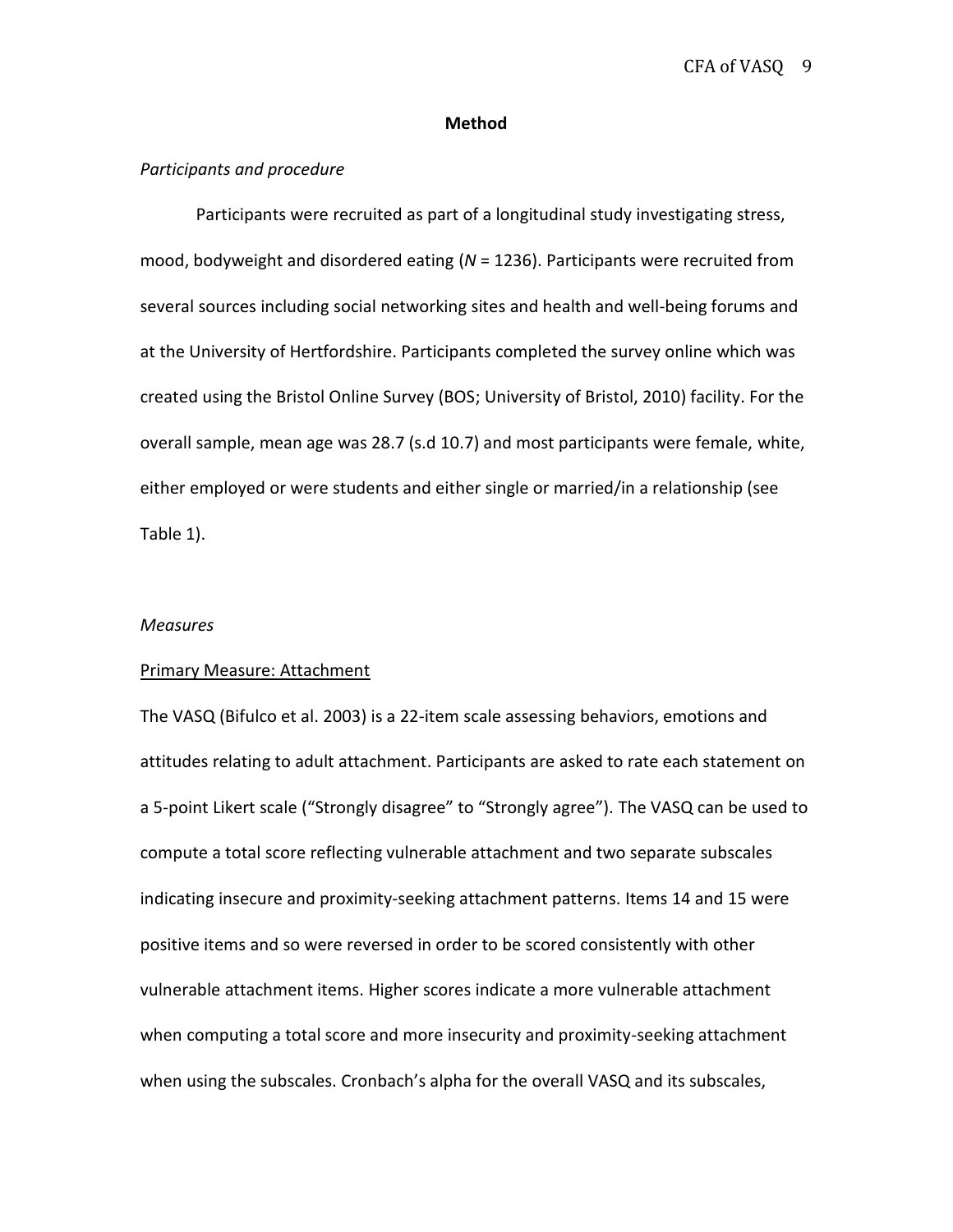insecurity and proximity-seeking, in the current study were  $\alpha$  = .79,  $\alpha$  = .82 and  $\alpha$  = .73, respectively, which are similar to the Cronbach's alpha's reported for the insecurity ( $\alpha$  = .82) and proximity-seeking ( $\alpha$  = .67) scales by Bifulco et al., (2003).

#### Mood

Mood was assessed using the Short Depression-Happiness Scale (SDHS; Joseph, Linley, Harwood, Lewis & McCollam, 2004). The SDHS (Joseph et al. 2004) consists of 6 statements, which requires participants to rate how they have felt over the last 7 days on a 4-point Likert scale ("Never" to "Often"). The SDHS (Joseph et al. 2004) is a bidirectional scale with lower scores indicating low mood and higher scores indicating happiness. Cronbach's alpha for the SDHS (Joseph et al. 2004) in the present sample was .88.

#### Disordered Eating Behaviors

Disordered eating was assessed using the Eating Disorder Examination Questionnaire (EDE-Q; Fairburn & Beglin, 1994). The EDE-Q (Fairburn & Beglin, 1994) is a 36-item questionnaire consisting of 4 subscales assessing dietary restraint and weight, shape and eating concerns. Of the 36 items, 22 are rated on a 7-point Likert scale from "No days" to "Every day". From the remaining 14 items are diagnostic rather than continuous and were not included in the present analysis. Only the total EDE-Q score is reported here. Cronbach's alpha for the EDE-Q (Fairburn & Beglin, 1994) in the current sample was  $\alpha$  = .94.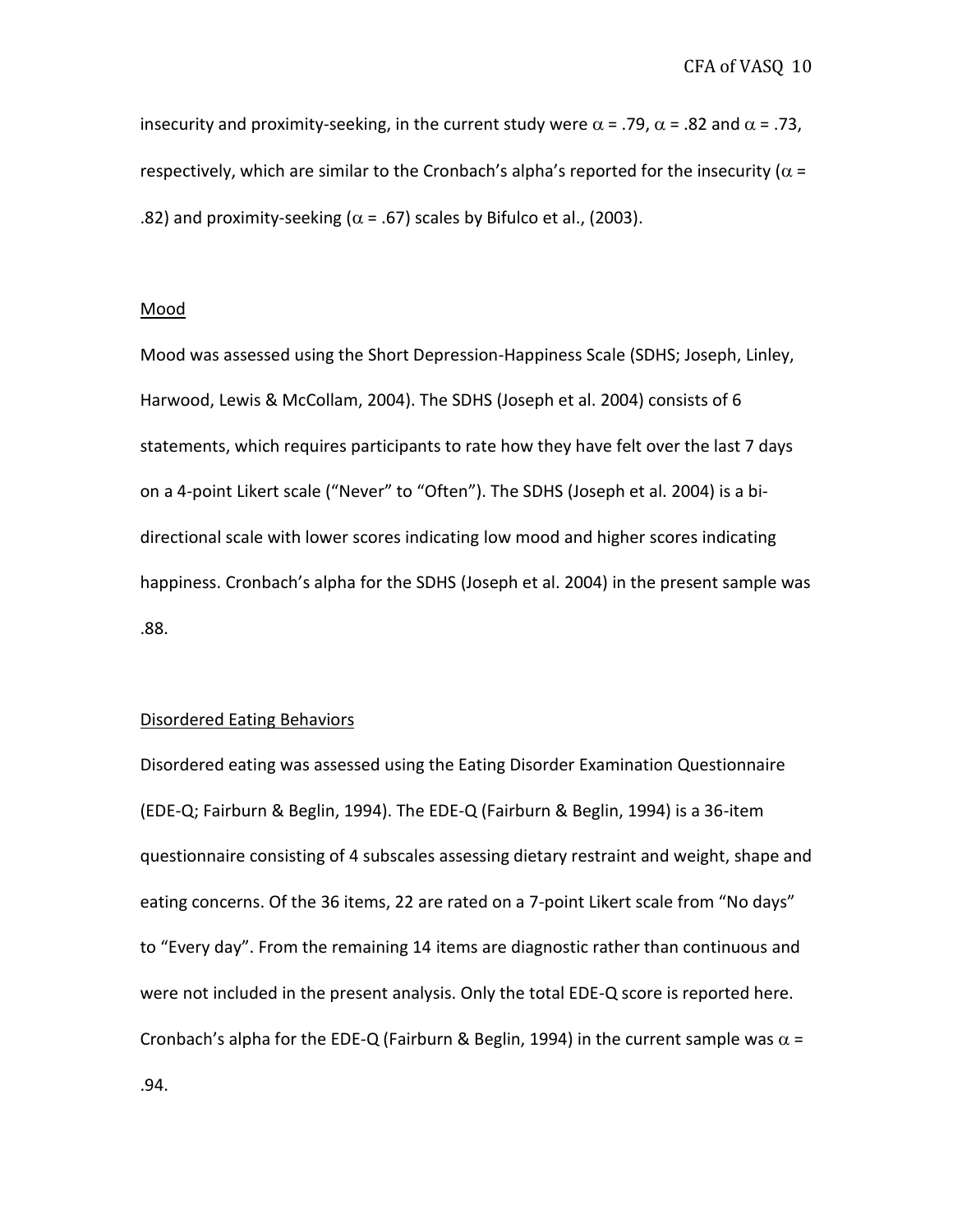CFA of VASQ 11

#### Stress

Stress was assessed using the Perceived Stress Scale-4 (PSS-4; Cohen & Williamson, 1988), a 4-item measure of stress perceptions. Individuals were required to rate on a 5 point Likert scale ("Very often" to "Never") the degree to which they appraise situations as stressful with higher scores indicating greater perceptions of stress. Cronbach's alpha for the PSS-4 (Cohen & Williamson, 1988) in the present sample was .80.

#### *Statistical analysis*

The data were randomly split to perform Exploratory Factor Analysis (EFA) using the first half of the randomly split dataset (the training sample, *n* = 602) in Mplus version 6 (Muthén & Muthén, 2010). Oblique Geomin rotation was employed since the extracted factors were expected to correlate. A number of methods were used to determine the appropriate number of factors to extract. These were the Kaiser criterion (eigenvalues > 1), scree plot, optimal co-ordinates, acceleration factor and comparison data method. This was undertaken in R using the nFactors package (Raiche & Magis, 2011) and the comparison data method described by Ruscio and Roche (2012). Items were removed from the EFA if their factor loadings were non-significant or if they loaded significantly but weakly (i.e., <.40) onto more than one factor. The best fitting models identified from the EFA (after removal of non-significant and double loadings) were subsequently selected for Confirmatory Factor Analysis (CFA)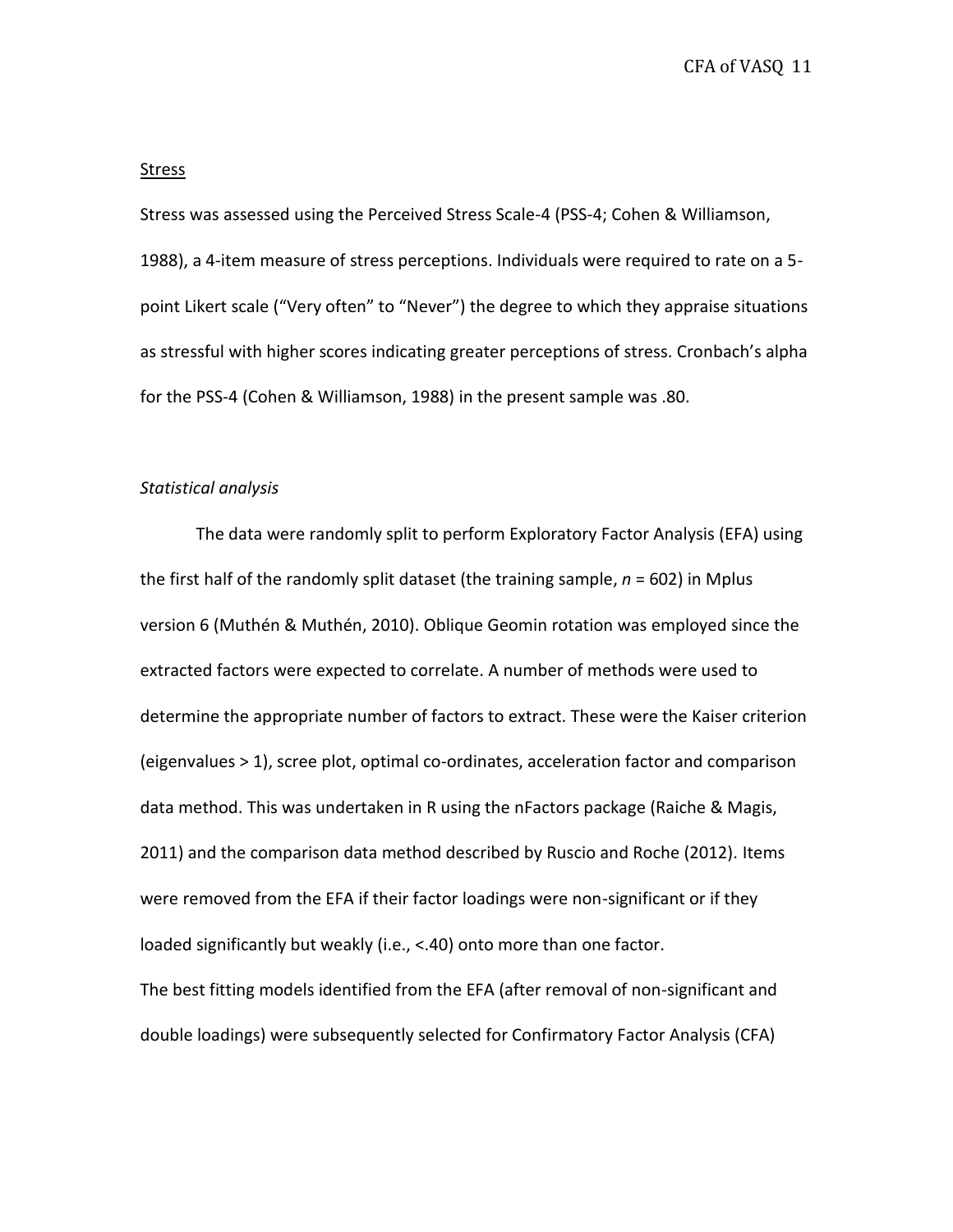CFA of VASQ 12

using the second half of the dataset (the testing sample, *n* = 634) from which post-hoc modifications could be sought and evaluated.

CFA was conducted using Mplus version 6 (Muthén & Muthén, 2010) with analyses computed using the Maximum Likelihood estimator (ML) as responses were approximately normally distributed. Mplus (Muthén & Muthén, 2010) generates several fit indices to assess how well the proposed model fits the sample data. Firstly, the Chi<sup>2</sup> statistic may be used as a measure of fit between the sample covariance and fitted covariance matrices (Byrne, 1998). Although a non-significant Chi<sup>2</sup> is desired, due to the large sample size of the current study, a significant Chi<sup>2</sup> is expected based on standard statistical theory of how sample size, power and significance are associated (Cohen, 1992). Therefore, in addition to the Chi<sup>2</sup> statistic several fit indices were evaluated including the Bayesian Information Criterion (BIC), Comparative Fit Index (CFI) and the Tucker Lewis Index (TLI). The model with the lowest BIC is preferred (Raftery, 1995) and values > .95 for the CFI and TLI indicate a reasonable fit (Hu & Bentler, 1999). The Root Mean Square Error of the Approximation (RMSEA) is another fit index which takes into account the error of approximation in the population (Byrne, 1998). RMSEA values < .05 indicate a good model fit (Hu & Bentler, 1999). Composite Reliability ( $\rho$ ) was used as a measure of internal reliability ( $\rho$  values  $>$  .70 indicate good internal reliability; Bacon, Sauer & Young, 1995).

Similar to the original paper by Bifulco et al. (2003), further analyses were conducted to examine associations between the subscales of the VASQ and mood. Associations between the VASQ and disordered eating and stress were performed in order to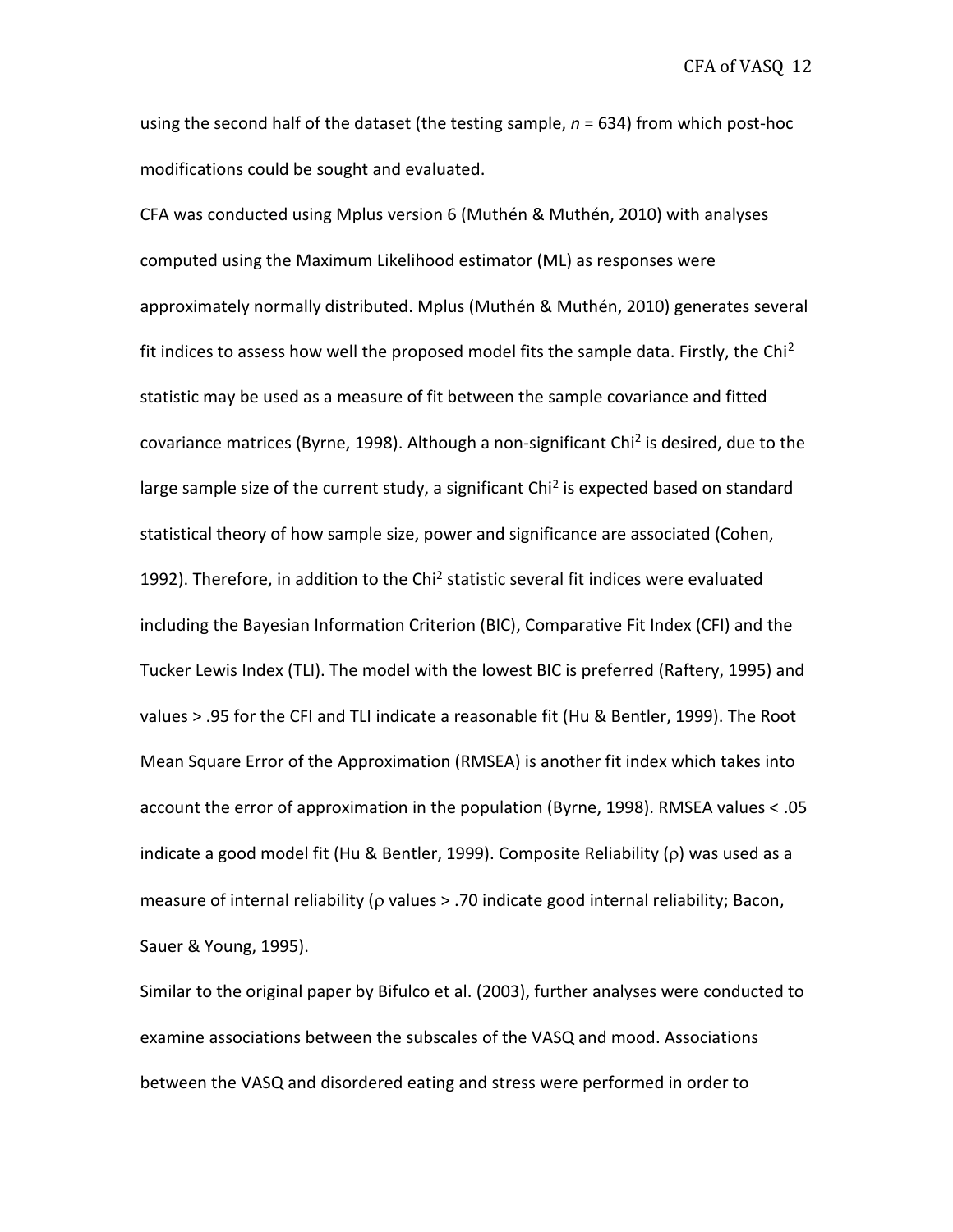validate the measure further. Additional analyses were also conducted to examine sex differences as a test of concurrent validity for each of the subscales. Effect sizes as measured by Cohen's *d* were also reported with .20, .50 and .80 representing small, medium and large effects, respectively (Cohen, 1992).

#### **Results**

#### *Sample characteristics*

The data set of 1236 participants was randomly split into two training and testing samples from which EFA (*n* = 602) and CFA (*n* = 634) were conducted. Comparisons between the training and testing samples with regards to demographic variables are shown in Table 1. The two groups did not differ with respect to age, BMI, gender, ethnicity, marital and employment status. Furthermore, individual scores on the Proximity-seeking and Insecurity scales of the VASQ and the SDHS, EDE-Q and PSS-4 did not differ between the groups (*p* values range between .11 to 1.0). These results suggest that the random split was successful, allowing two independent samples to be analysed.

#### Table 1 about here

#### *Exploratory Factor Analysis of the VASQ*

Models extracting between 2 and 4 factors were considered based on the indication of the scree plot (elbows at 2 and 4 factors), acceleration factor (2 factors) optimal co-ordinates (4 factors), parallel analysis (4 factors) and comparison data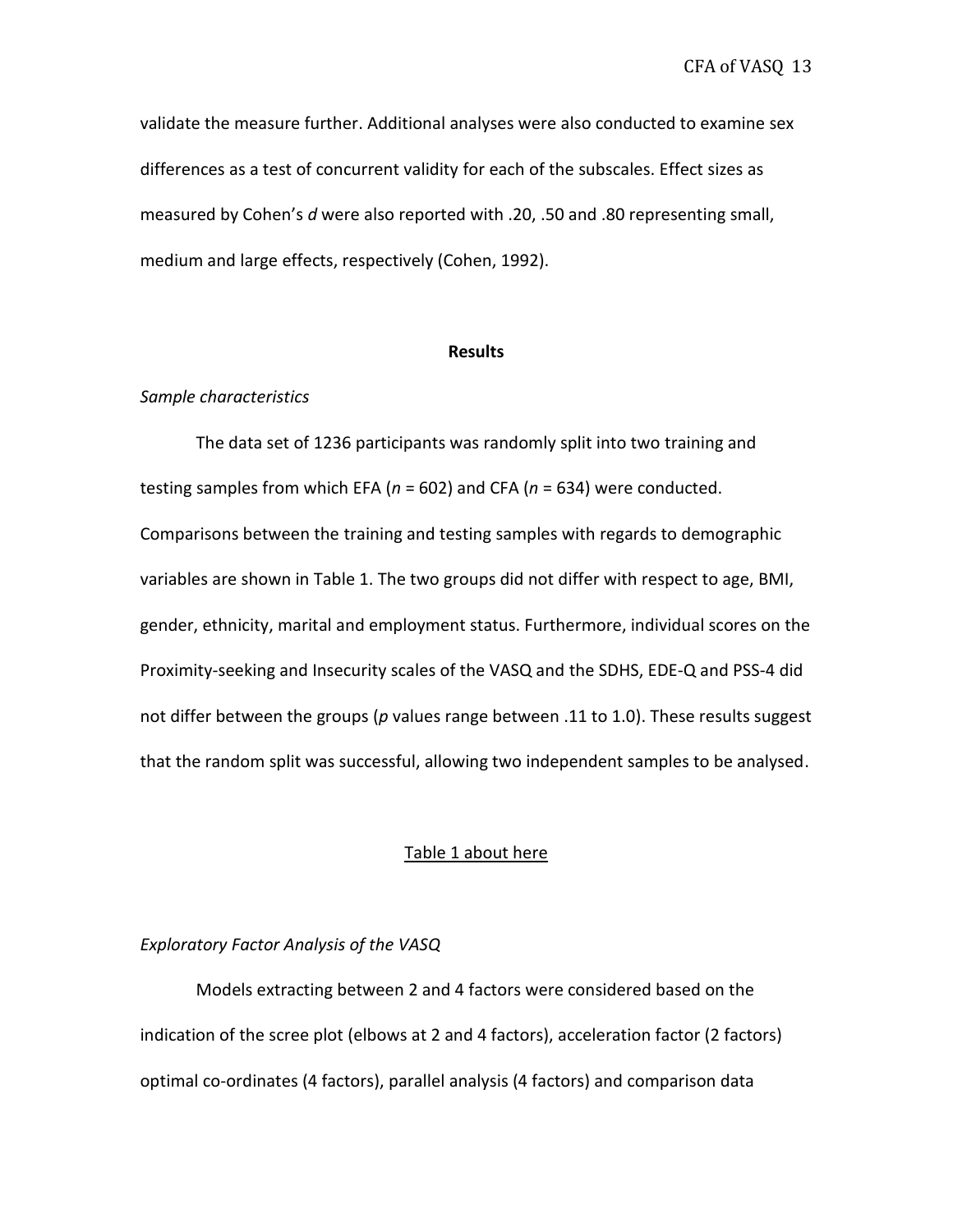method (4 factors). Six eigenvalues were observed to be greater than one, however the Kaiser criterion is known to over extract the number of factors (Fabrigar, 1999) and eigenvalues for the fifth and sixth factors were close to one so were not considered. The two factor EFA model revealed the expected insecurity and proximity-seeking structure, however the fit of the model was poor using standard SEM criteria (*X* <sup>2</sup>=946.5, df=188, *p*<.001; BIC=37917.198, CFI=.765, TLI=.711, RMSEA=.08). The three factor EFA model split the proximity-seeking scale into separate factors, but still exhibited poor model fit (*X* <sup>2</sup>=982.3, df=168, p<.001; BIC=37781.035, CFI=.840, TLI=.781, RMSEA=.07). The four factor model further split the insecure factor into two subscales (*X* <sup>2</sup>=513.3, df=149, p<.001; BIC=37733.595, CFI=.887, TLI=.825, RMSEA=.06). The fit of the four factor model was still outside acceptable limits but was chosen for further analysis because it provided closer fit to the data than the two or three factor solutions, the pattern of loadings made theoretical sense and the extraction of four factors was indicated by both the parallel analysis and comparison data methods, which have been shown to perform well in simulation studies (Ruscio & Roche, 2012).

Using the criteria outlined above, items 1 ("I take my time getting to know people"), 3 ("People let me down a lot"), 9 ("People close to me often get on my nerves") and 17 ("I feel uneasy when others confide in me") from the original Insecurity scale and items 4 ("I miss the company of others when I am alone"), 14 ("I look forward to spending time on my own") and 21 ("Its important to have people around me") from the Proximity-seeking scale were excluded. Based on the four-factor structure, items 3, 4, 17 and 21 were removed as their factor loadings were weak (<.40) while items 1, 9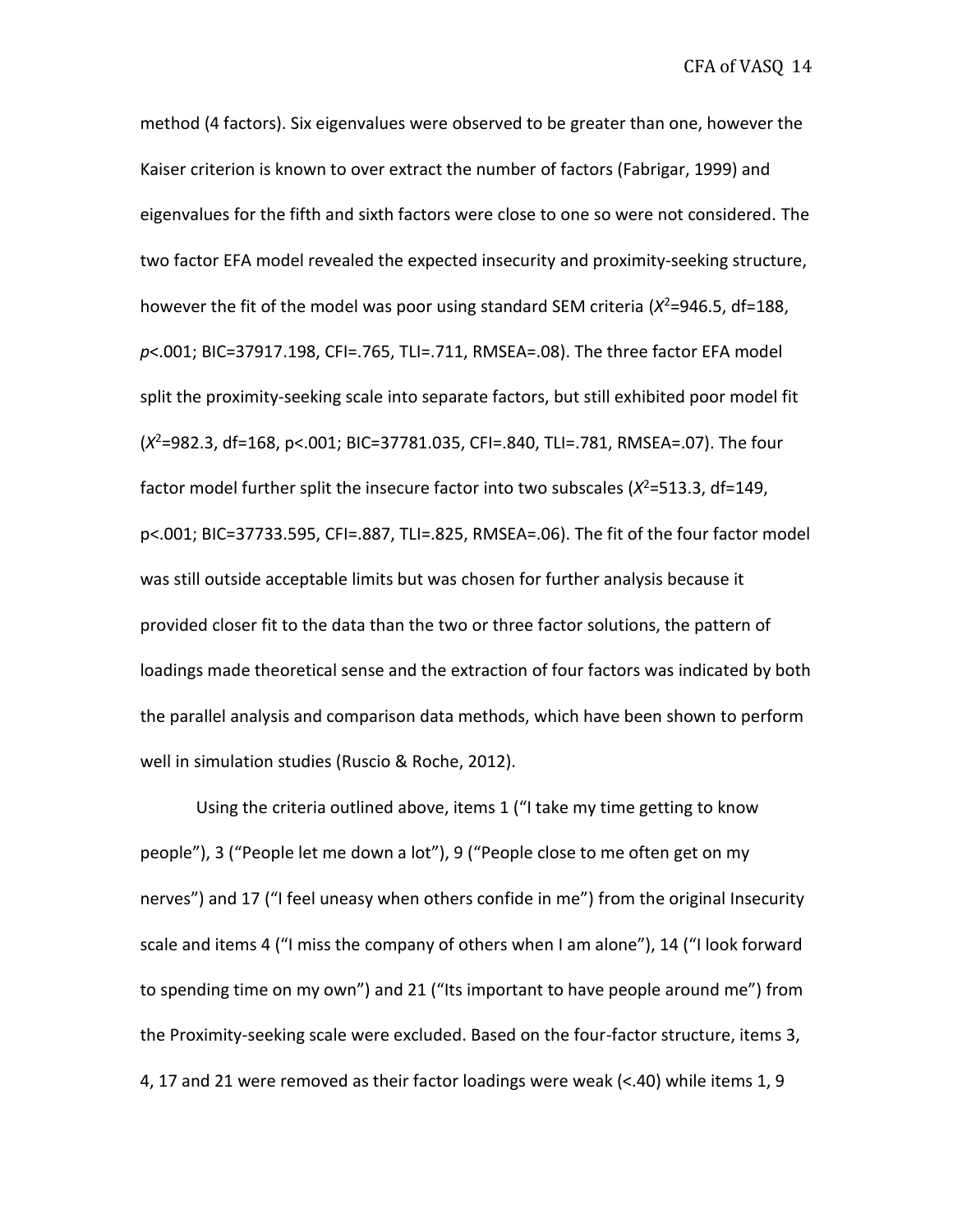and 14 were eliminated due to both weak factor loadings (<.40) and double loadings thus limiting their interpretation. The four-factor solution was re-estimated after excluding these items and the fit of the model was within acceptable limits (*X* <sup>2</sup>=98.1, df=51, p<.001; BIC=25951.783, CFI=.978, TLI=.955, RMSEA=.04). The loading pattern was similar to the original solution described by Bifulco et al. (2003) but with the original Insecurity and Proximity-seeking scales each split into two further subscales and item 13 ("I am clingy with others") loading onto one of the insecurity subscales instead of a proximity-seeking subscale. Of the two subscales that spilt from the original proximityseeking subscale, one reflected overreliance and difficulty making decisions while the other reflected dependence and fear of abandonment. These were labelled *lack of autonomy* (common variance explained = 19.8%) and *anxious-dependent* (common variance explained = 20.7%), respectively. Of the two subscales that split from the original insecure subscale, one reflected dismissiveness and mistrust, while the other reflected antagonism and clinginess. These were labelled *avoidant-dismissive* (common variance explained = 29.6%) and *ambivalent* (common variance explained = 30.0%), respectively. The rotated Geomin factor solution can be seen in table 2.

#### Table 2 about here

*Confirmatory Factor Analysis of the VASQ*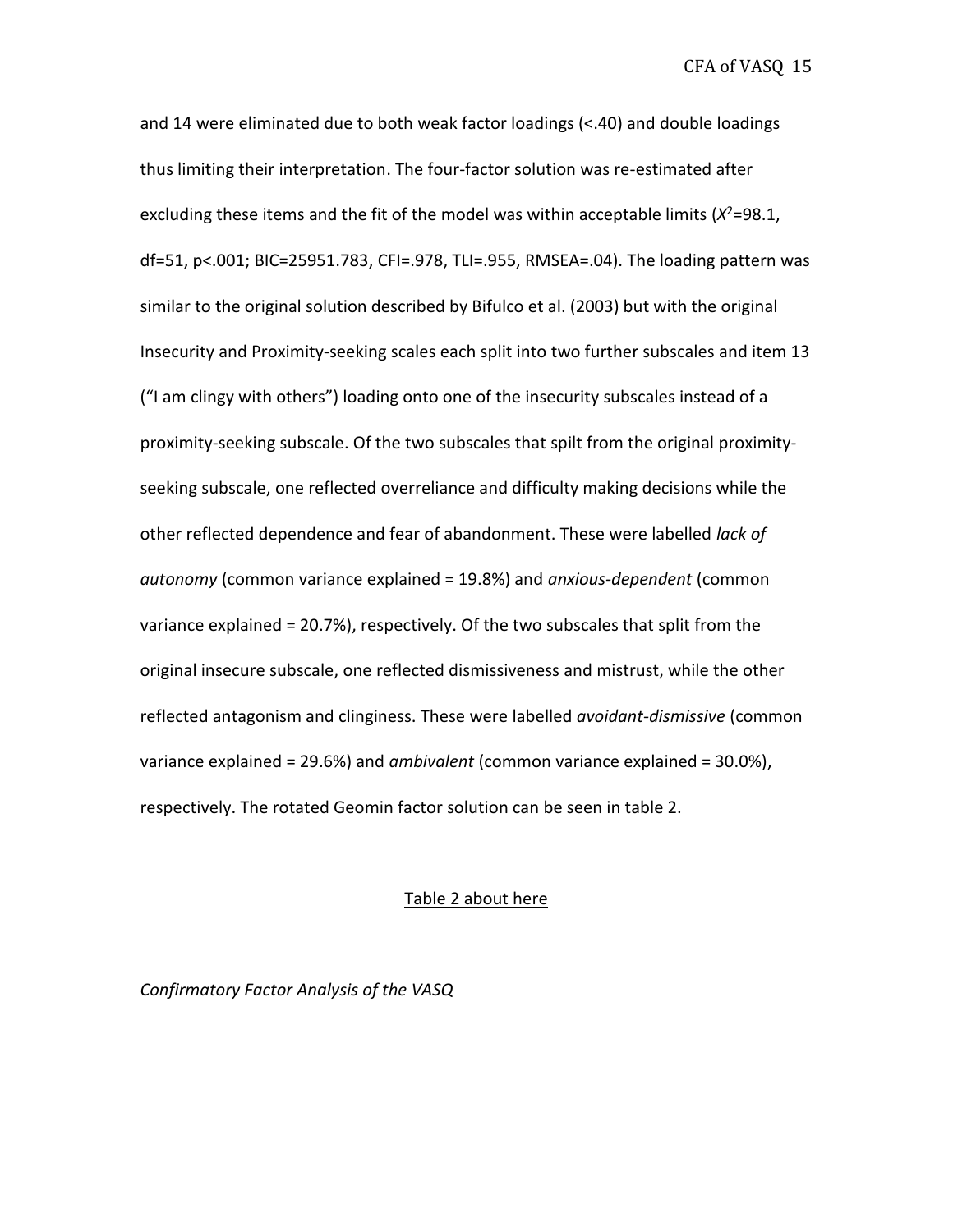Firstly, the original factor structure proposed by Bifulco et al. (2003) was examined in the testing sample and revealed poor fit to the data since all fit indices were outside their recommended cut-off ranges (see model A, Table 3).

#### Table 3 about here

Following the exclusion of several items (see above), the four-factor model derived from the EFA was evaluated in the testing sample using CFA. This model (model B) demonstrated a reasonable fit to the data as evidenced by the fit indices (see Table 3). However, there were issues regarding item 13, as in the EFA solution: item 13 loaded onto the *Ambivalent* factor but the modification indices (MI) ranged between 20.73 to 65.22, suggesting this item should also load on the other three factors. Given the multiple loading of item 13 and, as the wording of this item seemed to be best described by the *Ambivalent* subscale, a further CFA was carried out removing item 13 completely (see model C, Table 3). The fit indices of this modified model were within acceptable levels (see model C, Table 3).

#### Figure 1 about here

While a four-factor solution has been found here, the original factor structure described by Bifulco et al. (2003) suggests that a two-factor solution, combining the two Proximityseeking subscales (*Lack of autonomy* and *Anxious-dependent* [6 items]) and the two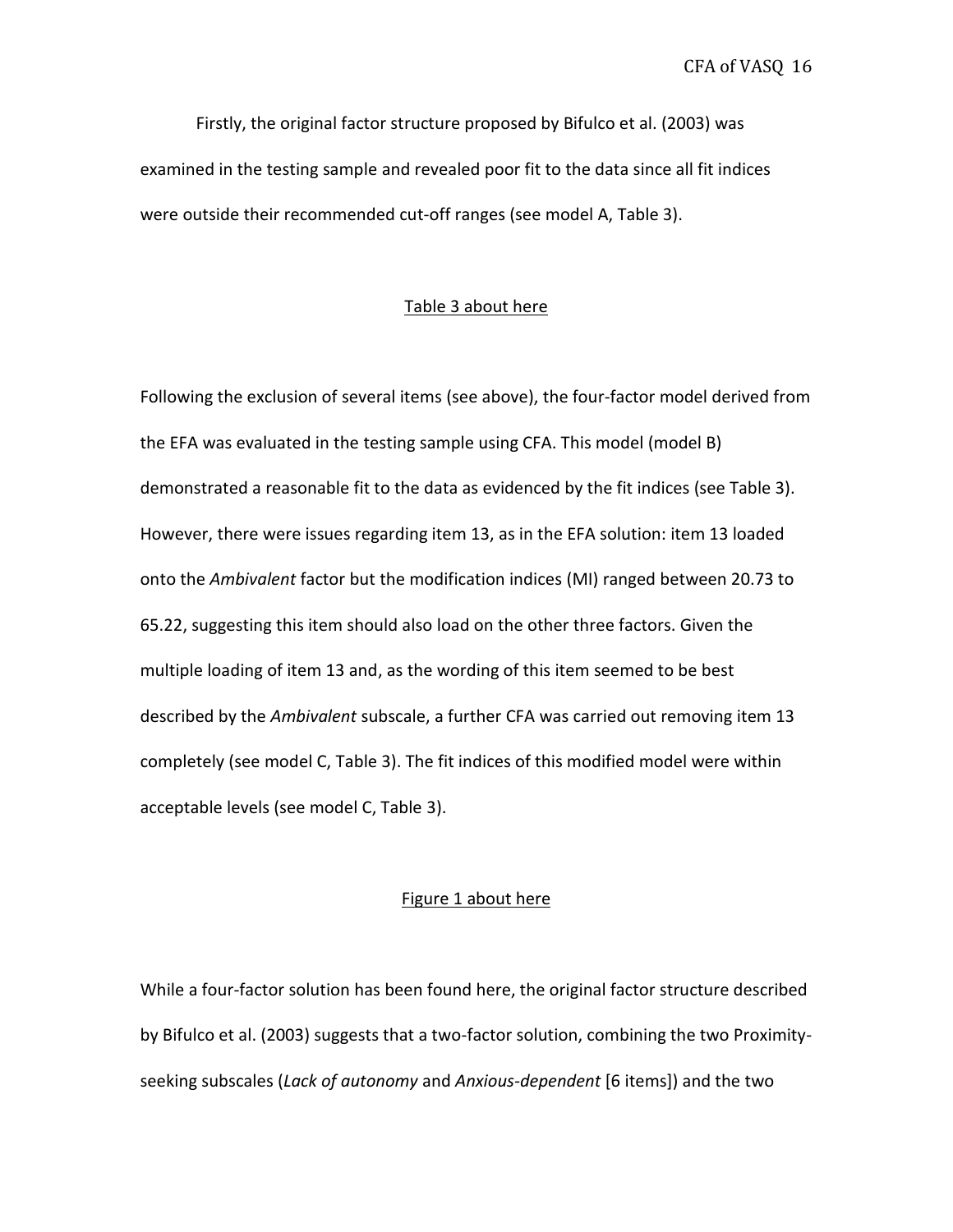Insecurity subscales (*Avoidant-dismissive* and *Ambivalent* [8 items]) identified here, might also be sufficient. This alternative higher-order model was tested and revealed a slight decline in all fit indices but still had a reasonable fit to the data, providing support for Bifulco et al.'s (2003) two-factor structure (see model D, Table 3), albeit with a smaller number of items (*n* = 14). The higher-order model is shown in figure 1 accompanied by standardised model coefficients.

Composite reliabilities (p) for the four subscales of *Lack of autonomy*, *Anxiousdependent*, *Avoidant-dismissive* and *Ambivalent* in the modified VASQ were .69, .67, .79 and .64, respectively. In addition, and similar to the original study by Bifulco et al. (2003), internal reliabilities were calculated for the shortened 14-item version of the VASQ by combining the *Lack of autonomy* and *Anxious-dependent* subscales to create the Proximity-seeking scale and the *Avoidant-dismissive* and *Ambivalent* to create the Insecurity scale. Composite reliabilities for the Proximity-seeking ( $\rho$  = .55) and Insecurity  $(p = .82)$  scales show that the Proximity-seeking scale is outside of the reasonable threshold ( $\rho$  < .70; Bacon et al., 1995).

#### *VASQ: Intercorrelations with mood, disordered eating, stress and gender differences*

High intercorrelations were found between the subscales of the original 22-item and the new 14-item version of the VASQ. The Insecurity subscales taken from the two versions correlated at .97 (*p*<.001) and the Proximity-seeking subscales correlated at .91 (p<.001). Table 4 shows the intercorrelations between the VASQ subscales for the original 22-item version and the new shortened 14-item version of the VASQ. Significant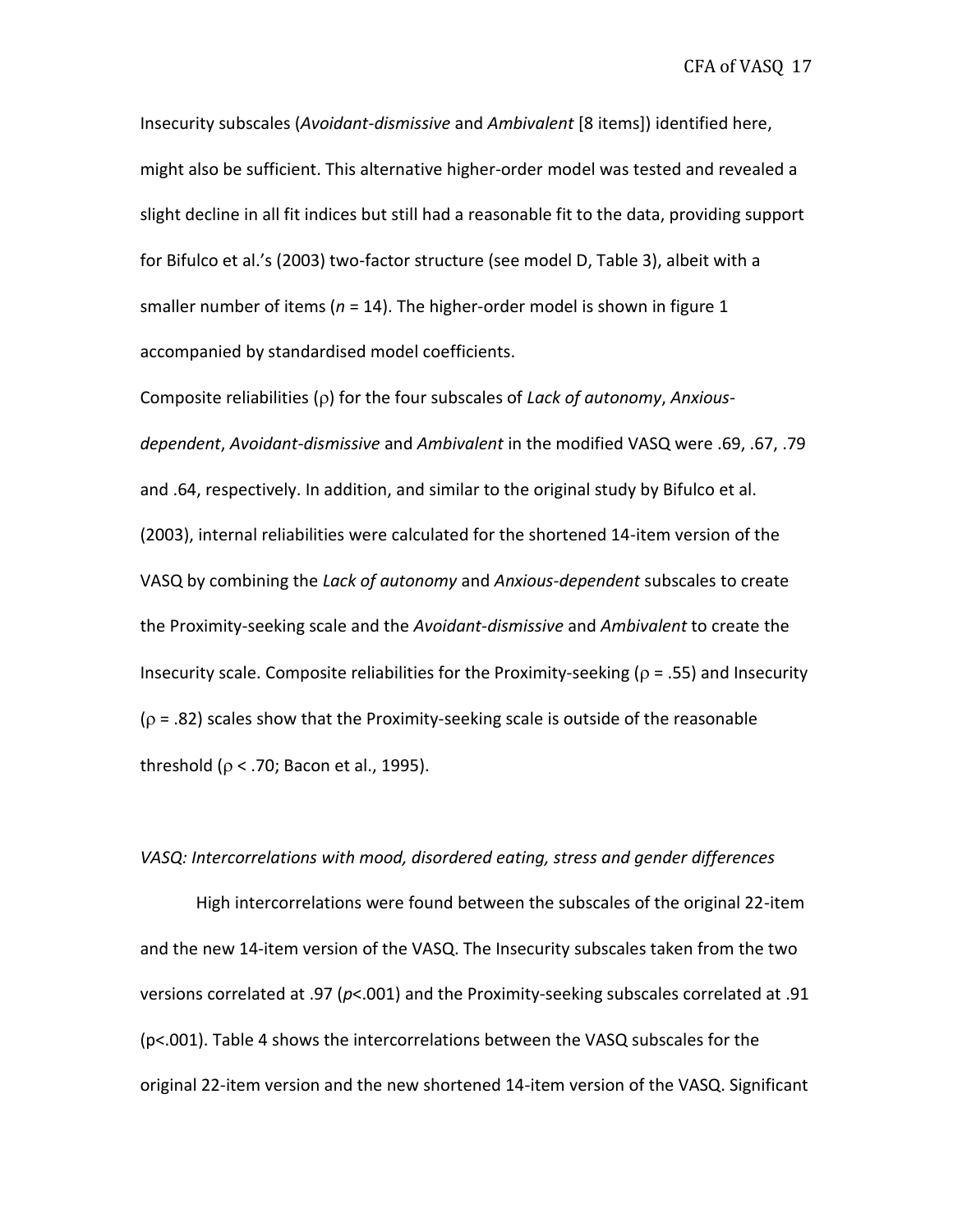correlations were found between the Insecurity and Proximity-seeking scales for both the original 22-item version and the new shortened 14-item version of the VASQ. Significant correlations are present between the two Proximity-seeking subscales and the two Insecurity subscales for the 14-item VASQ and between the individual subscales except between the *Lack of autonomy* and *Avoidant-dismissive* subscales (*p* = .81). As expected, smaller correlations are present between the subscales of the Insecurity scale and the subscales of the Proximity-seeking scale highlighting that these are distinct patterns of adult attachment.

#### Table 4 about here

Correlations between the SDHS, EDE-Q and PSS-4 and the Proximity-seeking and Insecurity scales of the VASQ were very similar for both the original 22-item and the new 14-item versions. High scores on the Proximity-seeking and Insecurity scale were associated with lower scores on the SDHS and higher scores on the EDE-Q and PSS-4. Significant correlations between the SDHS, EDE-Q and PSS-4 and the individual subscales of the 14-item version of the VASQ were found (Pearson *r*'s ranging from -.47 to .41). Women scored higher on both the overall Proximity-seeking scale and its subscales (*Lack of autonomy* and *Anxious-dependent*) than men for the 14-item version of the VASQ but did not differ significantly for the Insecurity scale or its subscales. These differences are consistent with the results for the full 22-item VASQ (see Table 5). Cohen's *d* was calculated as a measure of effect size which revealed small to large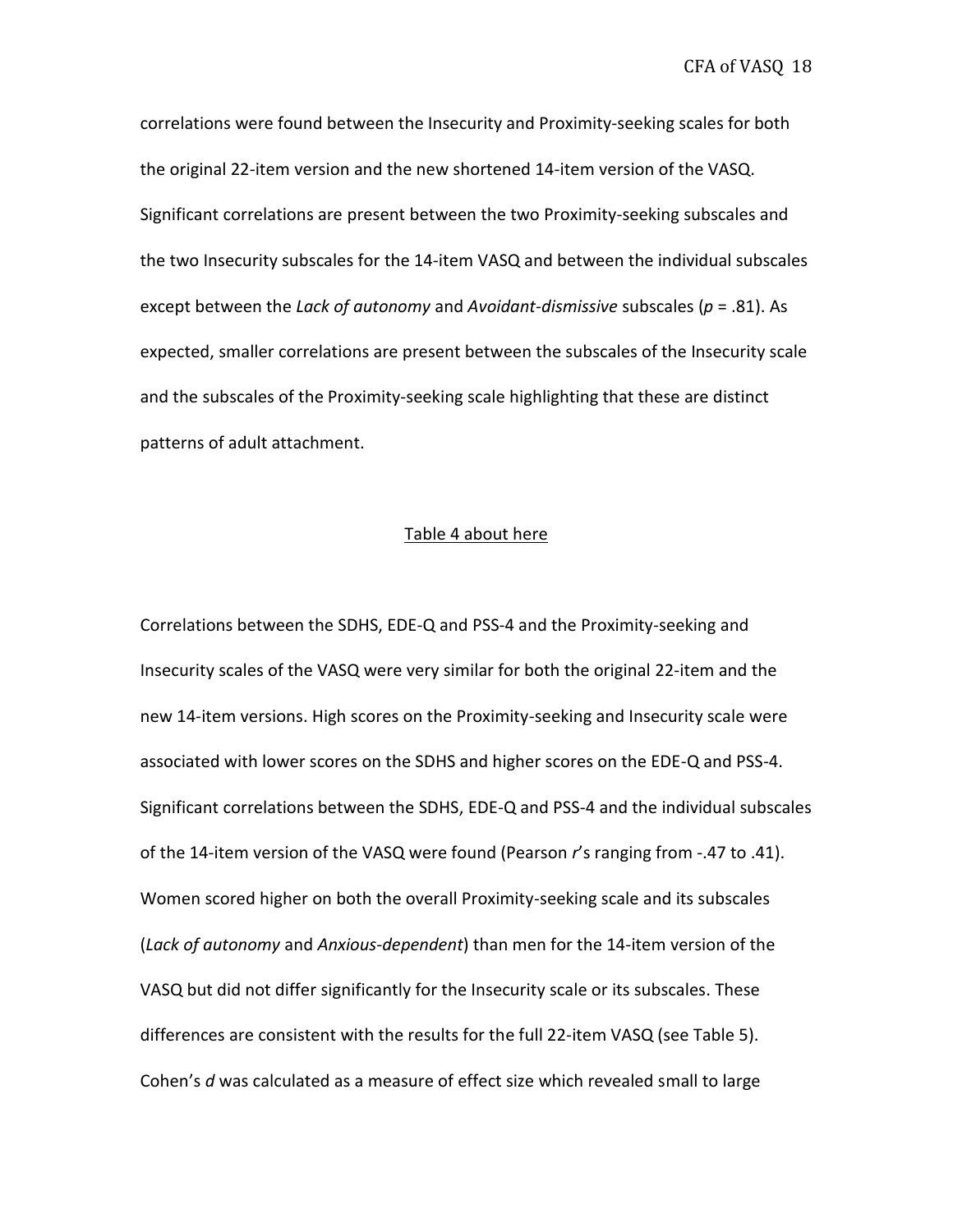(Cohen, 1992) effect sizes, with medium effects for the proximity-seeking scale (and its subscales) and large effects for the EDE-Q.

#### Table 5 about here

#### **Discussion**

An EFA and CFA were conducted to determine the factor structure of the VASQ in a large and demographically diverse sample. To our knowledge the only study that has previously examined the factor structure of the VASQ is the original paper in which the measure was developed (Bifulco et al., 2003). Current findings indicate that the VASQ measures four factors, two types of proximity seeking, labelled *Lack of autonomy* and *Anxious-dependent* and two types of Insecurity of attachment, labelled *Avoidantdismissive* and *Ambivalent*. *Lack of autonomy* and *Anxious-dependent* differ as forms of proximity-seeking in that the former refers to relying on the attachment figure for help and support whereas the latter refers to anxiety over the attachment figure's absence. *Avoidant-dismissive* and *Ambivalent* differ as forms of Insecurity in that the former has a focus on one's internal emotional state in relation to others whereas the latter has a focus on the expectations of the individual and interactions with the attachment figure. This is similar to Bifulco et al.'s (2003) original findings but with the two attachment subscales each splitting into two further subscales. The analyses revealed that several modifications were required to achieve a good fit. These included the removal of several items due to low factor loadings and/or double loadings. The results also showed that a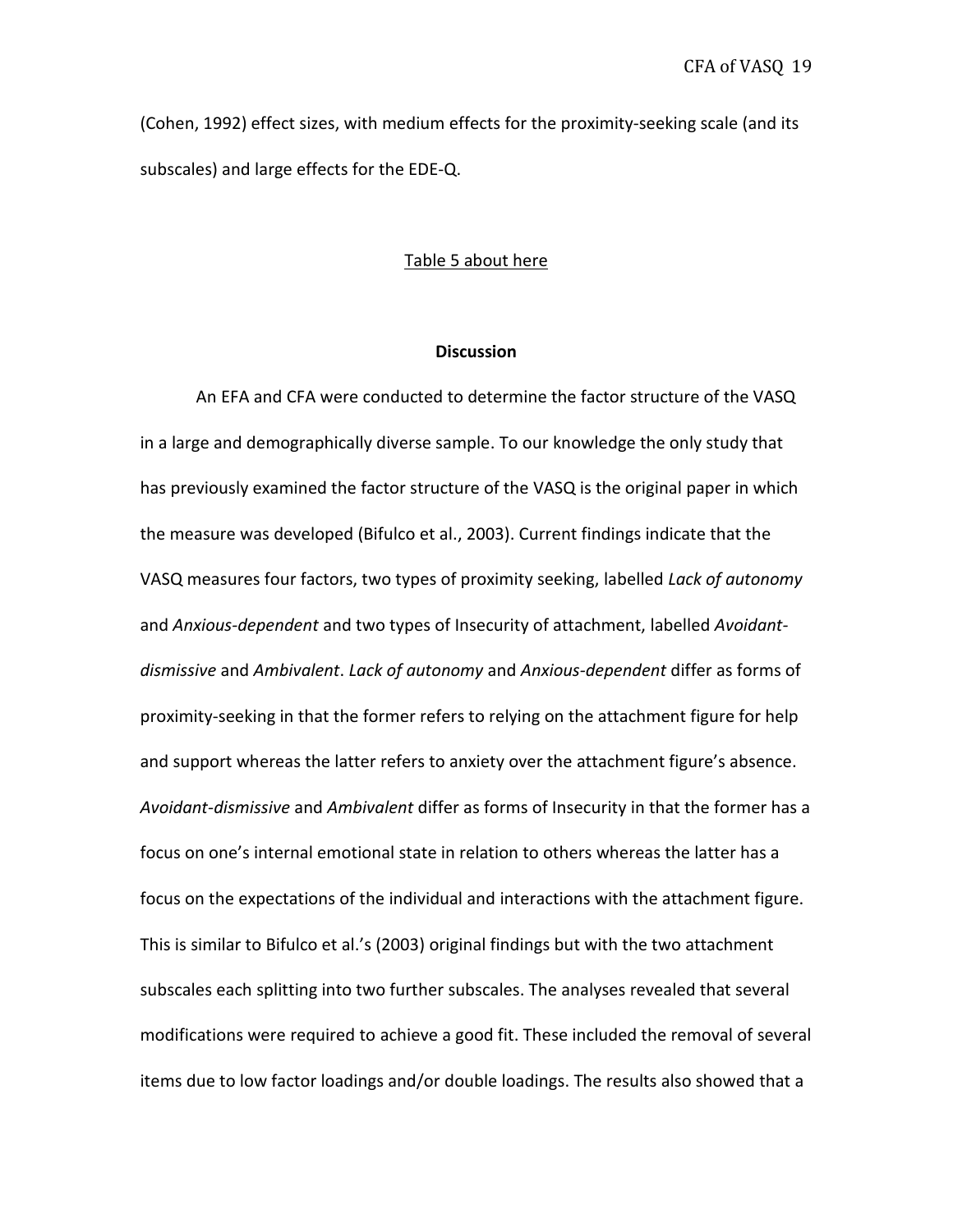CFA of VASQ 20

two-factor solution could be created by combining the two Proximity-seeking subscales (*Lack of autonomy* and *Anxious-dependent*) together and the two Insecurity subscales (*Avoidant-dismissive* and *Ambivalent*) together (should researchers prefer). Although combining the subscales together to create a two-factor solution does not show a detrimental effect on the psychometric quality of the VASQ, researchers should be cautious when combining these subscales as the Proximity-seeking scale of the 14-item solution was found to have low composite reliability which can present some challenges. A reason for low reliability found for the Proximity-seeking scale could be due to the small number of items that were retained following EFA and CFA. Elimination of several items during EFA and CFA can pose a threat to the validity of the measure. However, the original structure of the VASQ was maintained with both two- and fourfactor solutions producing the same two Insecurity and Proximity-seeking subscales in this sample providing further support for Bifulco et al.'s (2003) original model and also increasing its specificity. This is evidenced further by the fact that the effect size between the original and the modified VASQ scales with other psychological constructs are equivalent in size, thus suggesting that construct validity is maintained with the removal of eight items.

The original 22-item and the new 14-item versions performed almost identically in terms of intercorrelations between the Proximity-seeking and Insecurity scales (demonstrating high construct validity) and in their associations with mood, disordered eating, stress and sex. In terms of the more specified four-factor solution, while Bifulco et al. (2003) reported an association between depression and the Insecurity scale but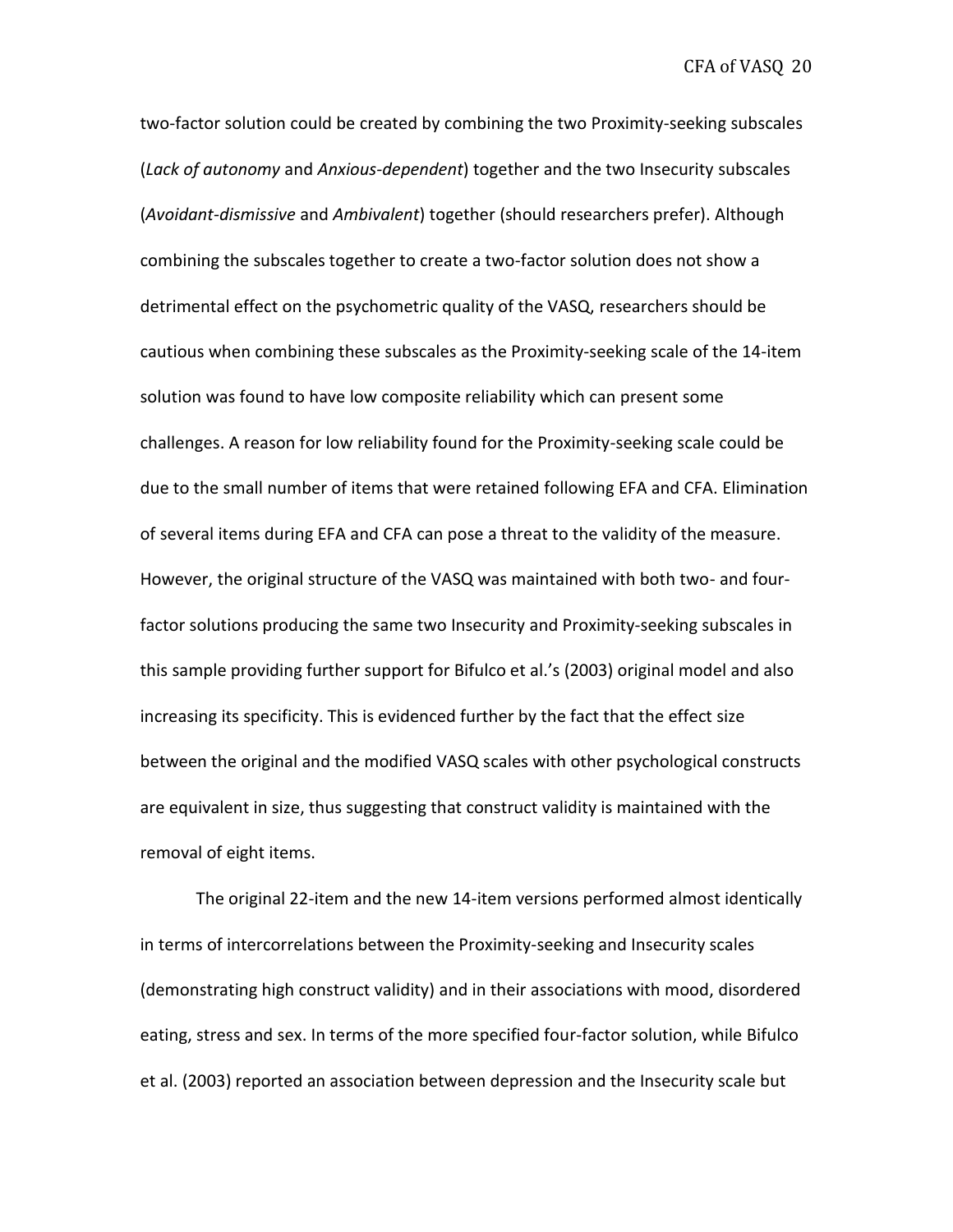not the Proximity-seeking scale, the present study found that mood was associated with both Insecurity and Proximity-seeking scales, although the correlations between the Insecurity scales and mood were larger compared to those between the Proximityseeking scales and mood. All scales and subscales were associated with disordered eating and perceptions of stress. Finally, sex differences were found for the overall Proximity-seeking scale for both the 14-item and 22-item versions of the VASQ and its subscales (*Lack of autonomy* and *Anxious-dependent*) with women reporting less autonomy and more dependence on others than men. Similarly, research using the VASQ has found that gender is associated with Proximity-seeking subscale but not with the Insecurity subscale (Sochos & Bone, 2012). Studies using other measures of attachment styles have shown that men report feeling more comfortable with getting close to others than do women (Roberts et al., 1996) and married men report themselves to be less reliant on their wives (Kobak & Hazen, 1991). In support of these findings, effect size analyses revealed that there is a medium effect of sex on proximityseeking behaviours. Also, in line with previous research, a very large effect of sex on disordered eating behaviours were found with women reporting more dysfunctional eating behaviours compared to men (e.g., Lewinsohn, Seeley, Moerk & Striegel-Moore, 2002). Additionally, the associations between the VASQ and psychopathology and sex are maintained and further highlight the predictive validity of the VASQ when using a psychometrically improved version identified through CFA.

#### *Strengths and limitations*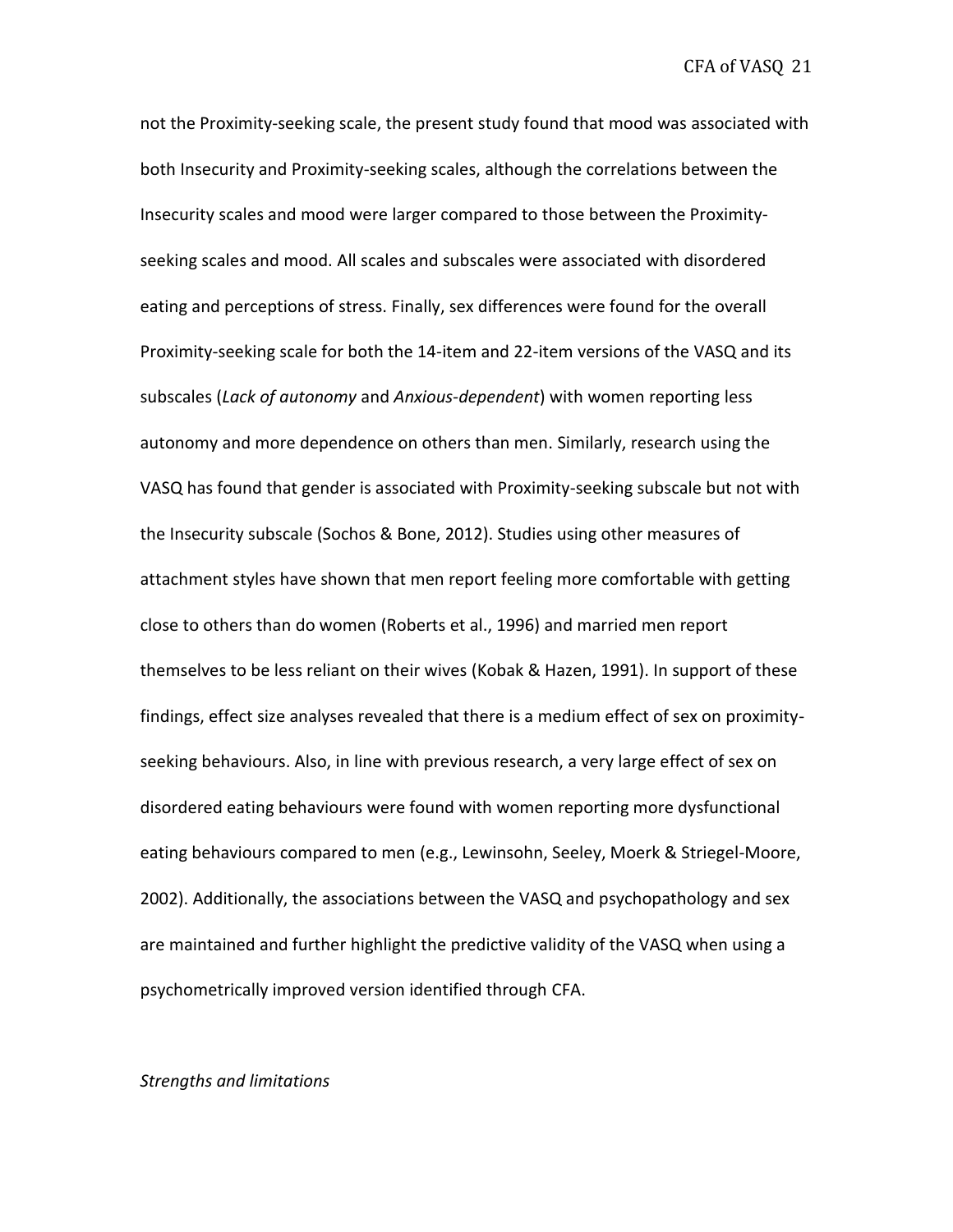The current study recruited a non-clinical sample and responses from a clinical group may have revealed a different factor solution. Another possible limitation is that the data were collected online and it is arguable that the use of traditional paper-andpencil methods of data collection may have led to a different set of results. However, previous research has demonstrated that online responses are generally as valid and reliable as those collected offline (Hiskey, 2002).

The present study has noteworthy strengths, for example the recruitment of a large predominantly community-based sample. This not only provided the analyses with good power but also allows the findings to be generalised to groups outside of the sample of middle-aged women and their family members with which the VASQ was originally developed. Nevertheless, the sample in the present study was predominantly white and female and therefore was not entirely representative of the general population. A caveat of these findings is that further testing should be conducted before this measure is used in older adults, as the mean age of the present sample was 29 years old. In addition, associations with mood, disordered eating and stress were cross-sectional rather than longitudinal, in contrast to the association between onset of depression and the VASQ in Bifulco et al.'s (2003) study. Finally, as very few items were found to load onto the Proximity-seeking scale and its subscales, the overall reliability of this component of the measure was compromised.

#### *Implications*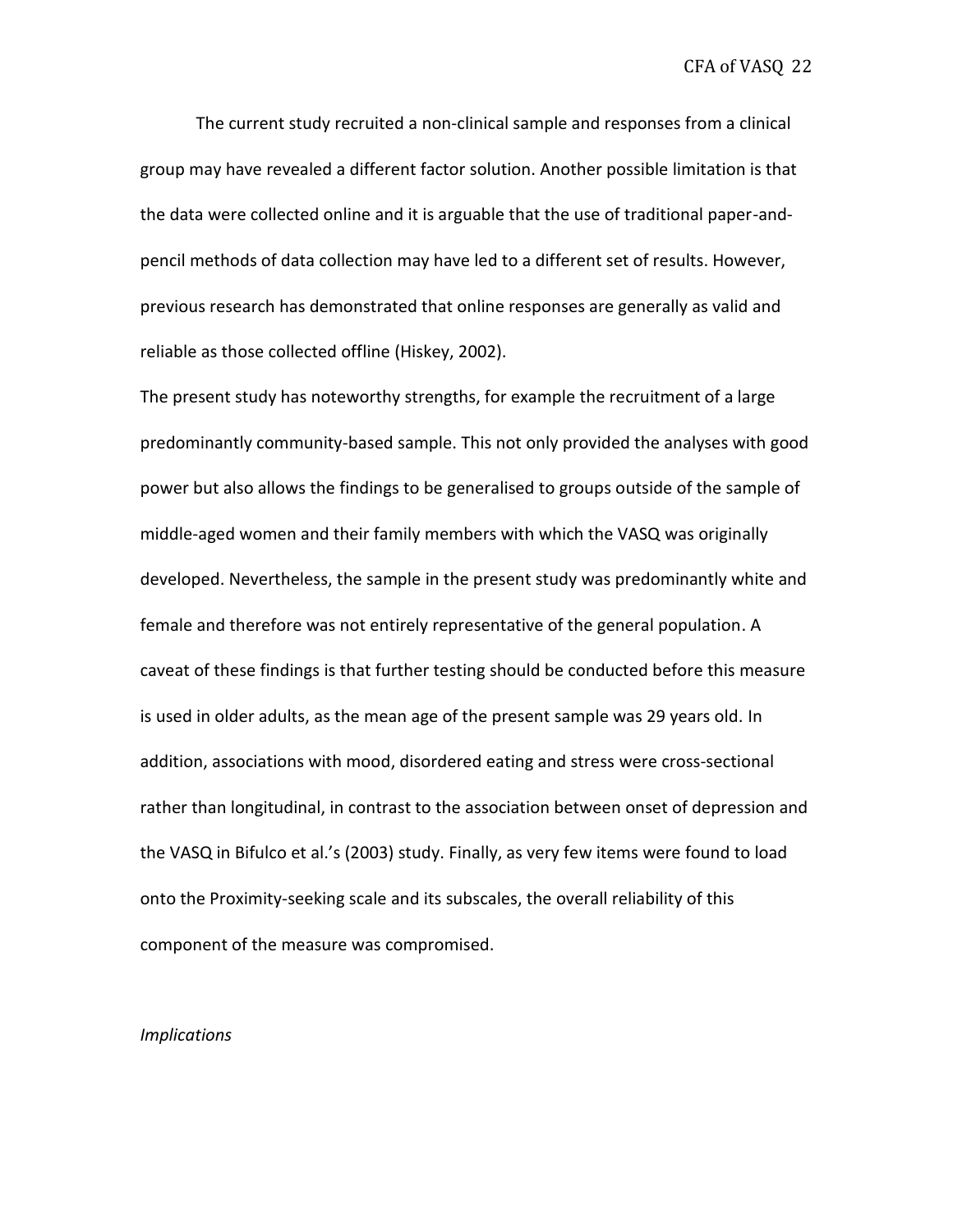Notwithstanding the above limitations, our findings have a number of important implications. From a theoretical point of view, the present study supported the original findings of Bilfulco et al. (2003), indicating that a two-factor structure consisting of insecurity of attachment and proximity-seeking patterns provides a suitable fit. Furthermore, the discovery that the two original scales can be split into two further subscales in order to differentiate between avoidant-dismissive and ambivalent types of insecure attachment and lack of autonomy versus anxious-dependent types of proximity-seeking attachment patterns is potentially important. Although measures of attachment in adulthood label attachment patterns differently, there are similarities between measures such as the number of attachment patterns that are found and the items that reflect each style. Therefore, the finding that the two original VASQ scales split into two further subscales each is similar to other (and more widely used) adult attachment measures (e.g., Bartholomew & Horowitz, 1991; Brennan et al., 1998; Collins & Read, 1990; Hazan & Shaver, 1987). Similarities between the four attachment patterns derived from the VASQ are also similar to those described by other measures of adult attachment. For example, the anxious-dependent component of proximityseeking reflects a combination of the items that reflect the anxious and depend categories by Collins and Read (1990) and anxiety items from the ECR (Brennan et al., 1998). The avoidant-dismissive component of the insecurity of attachment scale contains items that are similar to the dismissive-avoidant category reflected in the RQ (Bartholomew & Horowitz, 1991).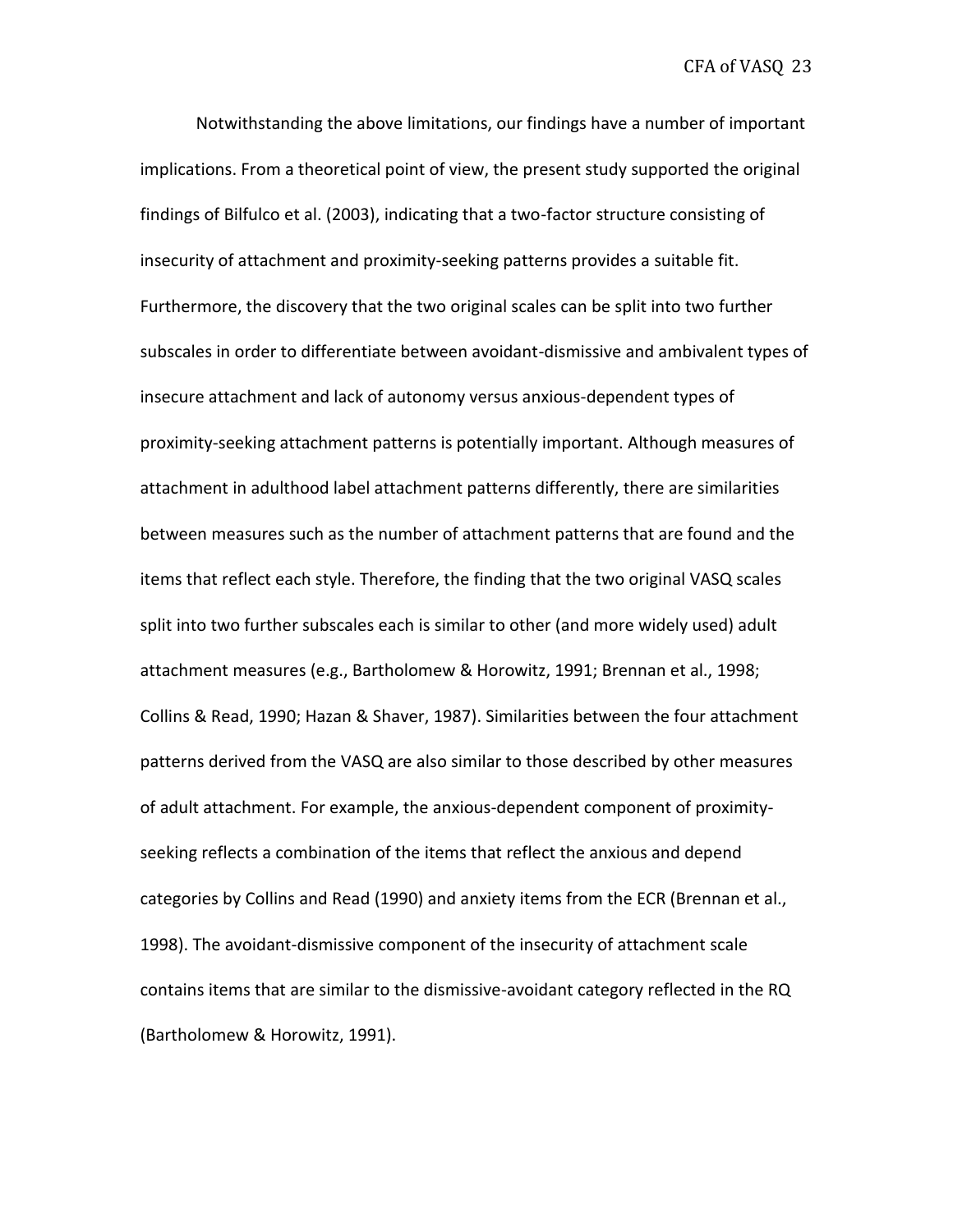Furthermore, the use of both two- and four-factor models of the VASQ will allow future research to build on our current understanding of these attachment patterns and how these separable attachment styles can impact differently on outcomes and/or respond differently to intervention. These four attachment patterns are clearly separable aspects of adult attachment styles but the degree to which this distinction is clinically and/or theoretically meaningful requires further investigation. The demonstration of reliability and validity of the VASQ supports its future use by both researchers and clinicians to evaluate those who are at high risk for psychopathology such as depression, anxiety, stress and eating disorders.

Future research should explore the associations between the VASQ and other measures of attachment. For example, the Avoidant-dismissive versus Ambivalent subtypes of Insecure attachment found here may be related to the model-of-self versus model-ofother scales that can be calculated in the RQ (Bartholomew & Horowitz, 1991). Whether the modified VASQ reported here outperforms other attachment measures in predicting psychopathology (as was found in Bifulco et al.'s (2003) study) also requires confirmation.

The current study has built on the original development of the VASQ. Specifically, it has expanded its generalisability by using a large, predominantly community-based sample. However, in order to develop the VASQ further, emphasis must be placed on using this potentially valuable tool in other settings in order to demonstrate its generalisability to a range of diverse clinical and non-clinical groups and provide further support for its two- and four-factor structure.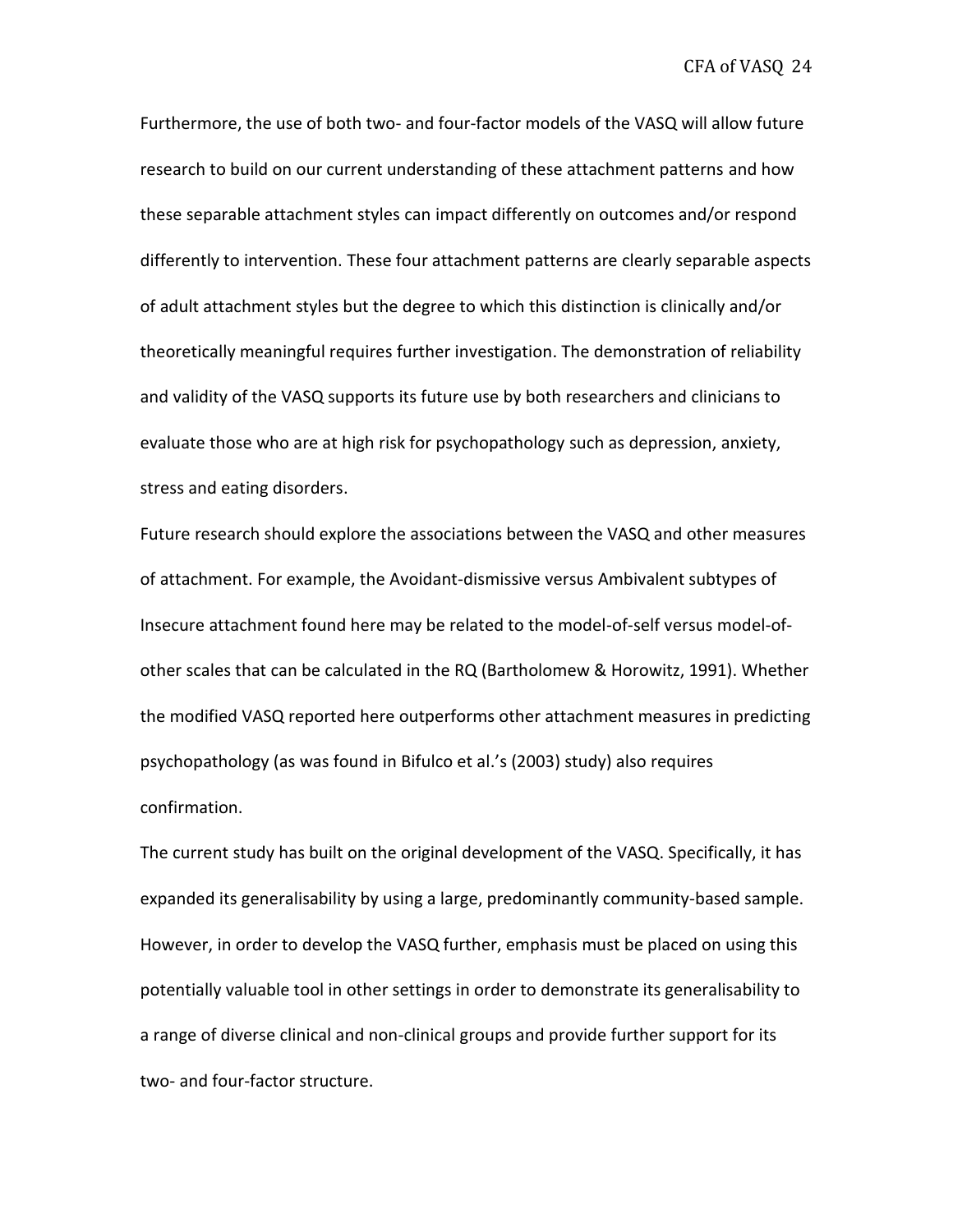#### **References**

Ainsworth, M. D. S. (1985). Attachments across the life span. *Bulletin of the New York Academy of Medicine, 61,* 792-811

Ainsworth, M. D. S., Blehar, M. C., Waters, E. & Wall, S. (1978). *Patterns of attachment: A psychological study of the strange situation.* Hillsdale, NJ: Erlbaum

Bacon, D. R., Sauer, P. L. & Young, M. (1995). Composite reliability in Structural Equations Modeling. *Educational and Psychological Measurement, 55*, 394-406 Bartholomew, K. & Horowitz, L. M. (1991). Attachment styles among young adults: A test of a four-category model. *Journal of Personality and Social Psychology, 61,* 226-244 Bowlby, J. (1977). The making and breaking of affectional bonds: I. Aetiology and Psychopathology in the light of attachment theory. *British Journal of Psychiatry, 130,* 201-210

Bifulco, A., Kwon, J. H., Jacobs, C., Moran, P. M., Bunn, A. & Beer, N. (2006). Adult attachment style as mediator between childhood neglect/abuse and adult depression and anxiety. *Social Psychiatry and Psychiatric Epidemiology, 41,* 796-805 Bifulco, A., Mahon, J., Kwon, J. H., Moran, P. M. & Jacobs, C. (2003). The Vulnerable Attachment Style Questionnaire (VASQ): An interview-based measure of attachment styles that predict depressive disorder. *Psychological Medicine, 33,* 1099-1110 Bifulco, A., Moran, P. M., Ball, C. & Bernazzani, O. (2002*a*). Adult attachment style: I. Its relationship to clinical depression. *Social Psychiatry and Psychiatric Epidemiology, 37,* 50-59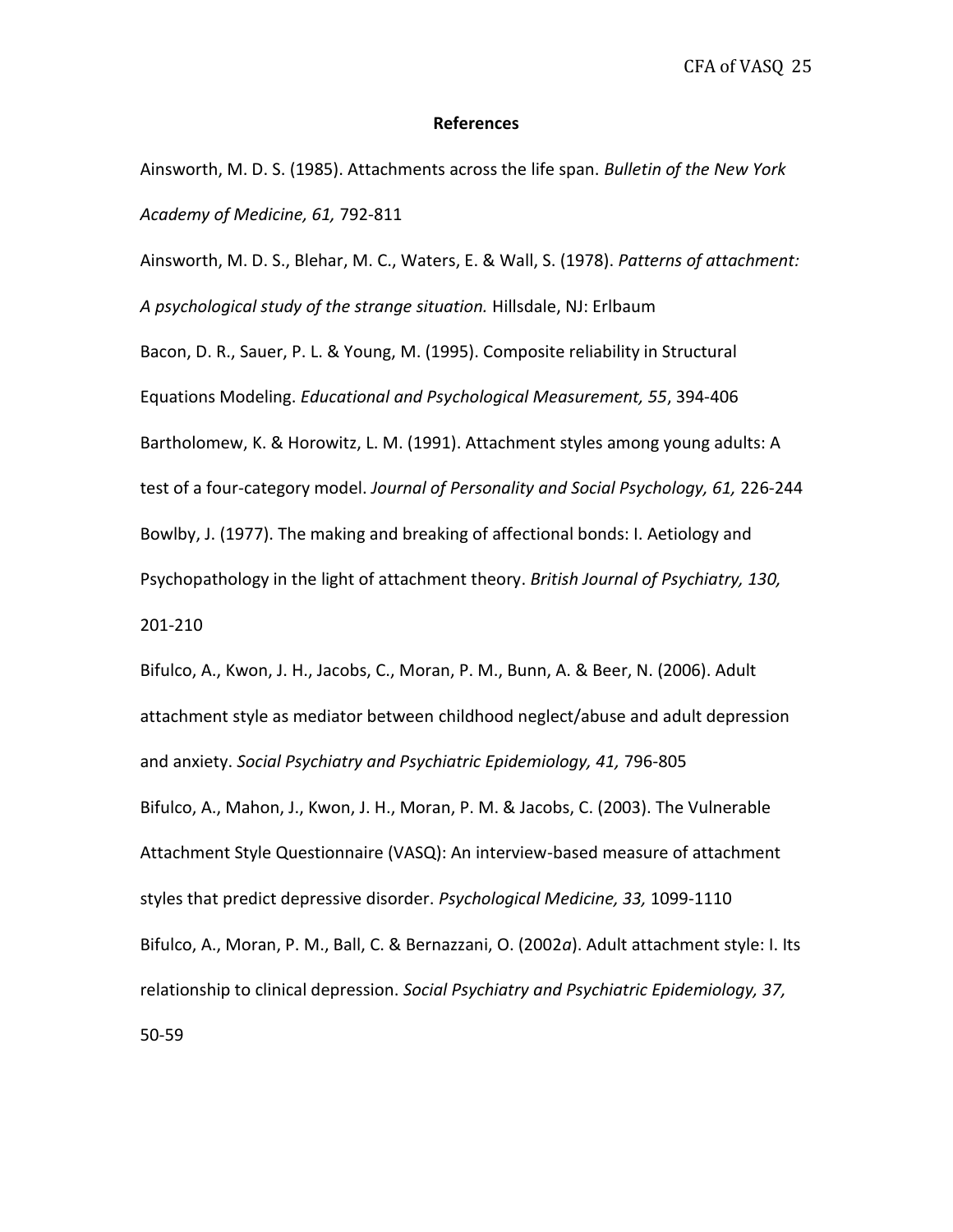Bifulco, A., Moran, P. M., Ball, C. & Lillie, A. (2002*b*). Adult attachment style: II. Its relationship to psychosocial depressive-vulnerability. *Social Psychiatry and Psychiatric Epidemiology, 37,* 60-67

Brennan, K. A., Clark, C. L. & Shaver, P. R. (1998). Self-report measurement of adult attachment: An integrative overview. In J. A. Simpson & W. S. Rholes (Eds.), *Attachment theory and close relationships* (pp. 46-76). New York: Guildford Press Bristol Online Survey (BOS, 2010). University of Bristol. [http://www.survey.bris.ac.uk](http://www.survey.bris.ac.uk/) Byrne, B. M. (1998). *Structural equation modelling with Lisrel, Prelis, and Simplis: Basic concepts, applications, and programming*. Mahwah, NJ: Lawrence Erlbaum Associates, Inc.

Carr, S., Colthurst, K., Coyle, M. & Elliott, D. (2012). Attachment dimensions as predictors of mental health and psychosocial well-being in the transition to the University. *European Journal of Psychology in Education*

Cohen, J. (1992). Power primer. *Psychological Bulletin, 112,* 155-159

Cohen, S. & Williamson, G. (1988). Perceived stress in a probability sample of the United States. In Spacapam, S. and Oskamp, S. (Eds.) *The Social Psychology of Health: Claremont Symposium on Applied Social Psychology.* Newbury Park, CA: Sage Collins, N. L. & Read, S. J. (1990). Adult attachment, working models, and relationship quality in dating couples. *Journal of Personality and Social Psychology, 58,* 644-663 Crowell, J. A. & Treboux, D. (1995). A review of adult attachment measures: Implications for theory and research. *Social Development, 4,* 294-327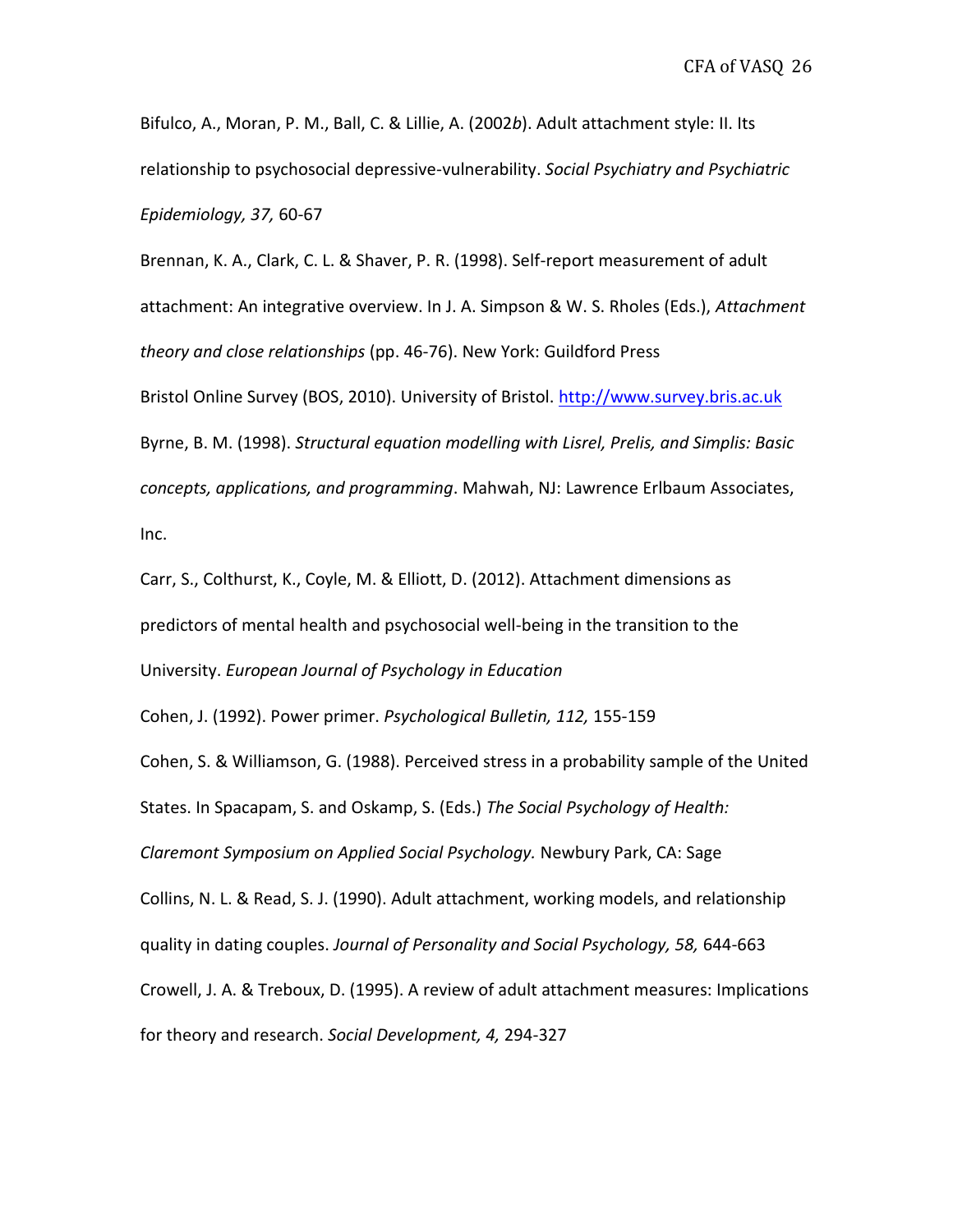Ditzen, B., Schmidt, S., Strauss, B., Nater, U. M., Ehlert, U. & Heinrichs, M. (2008). Adult attachment and social support interact to reduce psychological but not cortisol responses to stress. *Journal of Psychosomatic Research, 64,* 479-486

Doyle, O., McNamara, K., Cheevers, C., Finnegan, S., Logue, C. & McEntee, L. (2010). Preparing for life early childhood intervention impact evaluation report 1: Recruitment and baseline characteristics. *Discussion Paper Series, No. 201050*, Geary Institute: University College Dublin

Fabrigar, L. R., Wegener, D. T., MacCallum, R. C., & Strahan, E. J. (1999). Evaluating the use of exploratory factor analysis in psychological research. *Psychological Methods*, 4(3),

272–299

Fairburn, C. G. & Beglin, S. J. (1994). Assessment of eating disorders: Interview or selfreport questionnaire. *International Journal of Eating Disorders, 16,* 363-370. Hazan, C. & Shaver, P. (1987). Romantic love conceptualized as an attachment process. *Journal of Personality and Social Psychology, 52,* 511-524

Hiskey, S. (2002). *Intrusive experiences and psychological adjustment following trauma*. Unpublished doctoral dissertation, University of Essex, Essex, United Kingdom Hu, L. & Bentler, P. M. (1999). Cutoff criteria for fit indexes in covariance structure analysis: Conventional criteria versus new alternatives. *Structural Equation Modeling, 6,* 1-55

Joseph, S., Linley, S. J., Harwood, J., Lewis, C. A., & McCollam, P. (2004). Rapid assessment well-being: The Short Depression-Happiness Scale (SDHS). *Psychology and Psychotherapy: Theory, Research and Practice, 77,* 463-478

Kidd, T., Hamer, M. & Steptoe, A. (2011). Examining the association between adult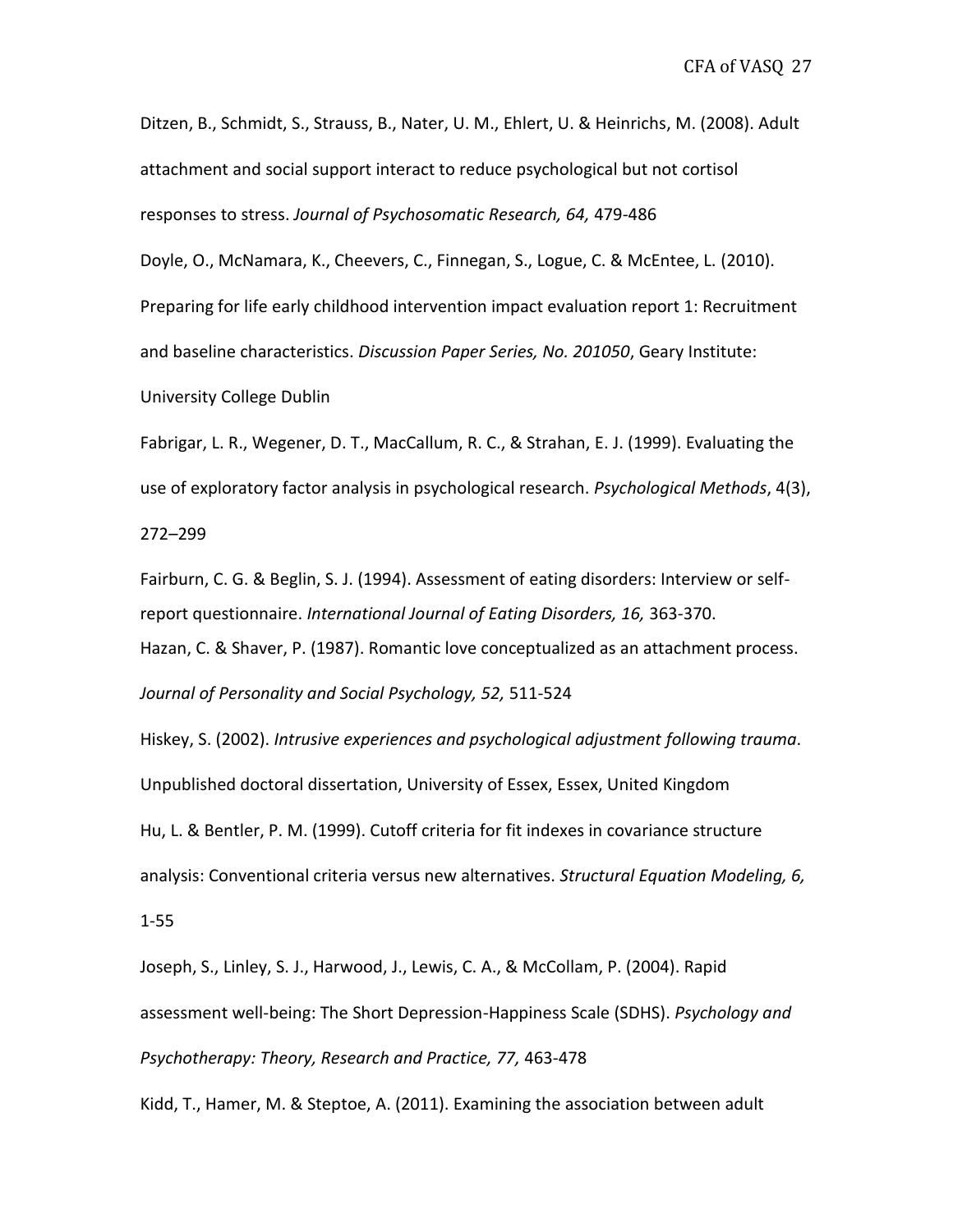attachment style and cortisol responses to acute stress. *Psychoneuroendocrinology, 36,* 771-779

Kobak, R. R. & Hazan, C. (1991). Attachment in marriage: Effects of security and accuracy of working models. *Journal of Personality and Social Psychology, 60,* 861-869 Lewinsohn, P. M., Seeley, J. R., Moerk, K. C. & Striegel-Moore, R. H. (2002). Gender differences in eating disorder symptoms in young adults. *International Journal of Eating Disorders, 32(4),* 426-440

Lyddon, W. J., Bradford, E. & Nelson, J. P. (1993). Assessing adolescent and adult attachment: A review of current self-report measures. *Journal of Counselling and Development, 71,* 390-395

Mickelson, K. D., Kessler, R. C. & Shaver, P. R. (1997). Adult attachment in a nationally representative sample. *Journal of Personality and Social Psychology, 73,* 1092-1106 Muthén, L. K. & Muthén, B. O. (2010). *Mplus Version 6.* Los Angeles, CA: Muthén & Muthén

Raftery, A. E. (1995). Bayesian model selection in Social Research. *Sociological Methodology, 25,* 111-163

Raiche, G., & Magis, D. (2011). *R package nFactors (version 2.3.3): Parallel Analysis and Non Graphical Solutions to the Cattell Scree Test.* Retrieved from [http://CRAN.R-](http://cran.r-project.org/package=nFactors)

[project.org/package=nFactors](http://cran.r-project.org/package=nFactors)

Ravitz, P., Maunder, R., Hunter, J., Sthankiya, B. & Lancee, W. (2010). Adult attachment measures: A 25-year review. *Journal of Psychosomatic Research, 69,* 419-432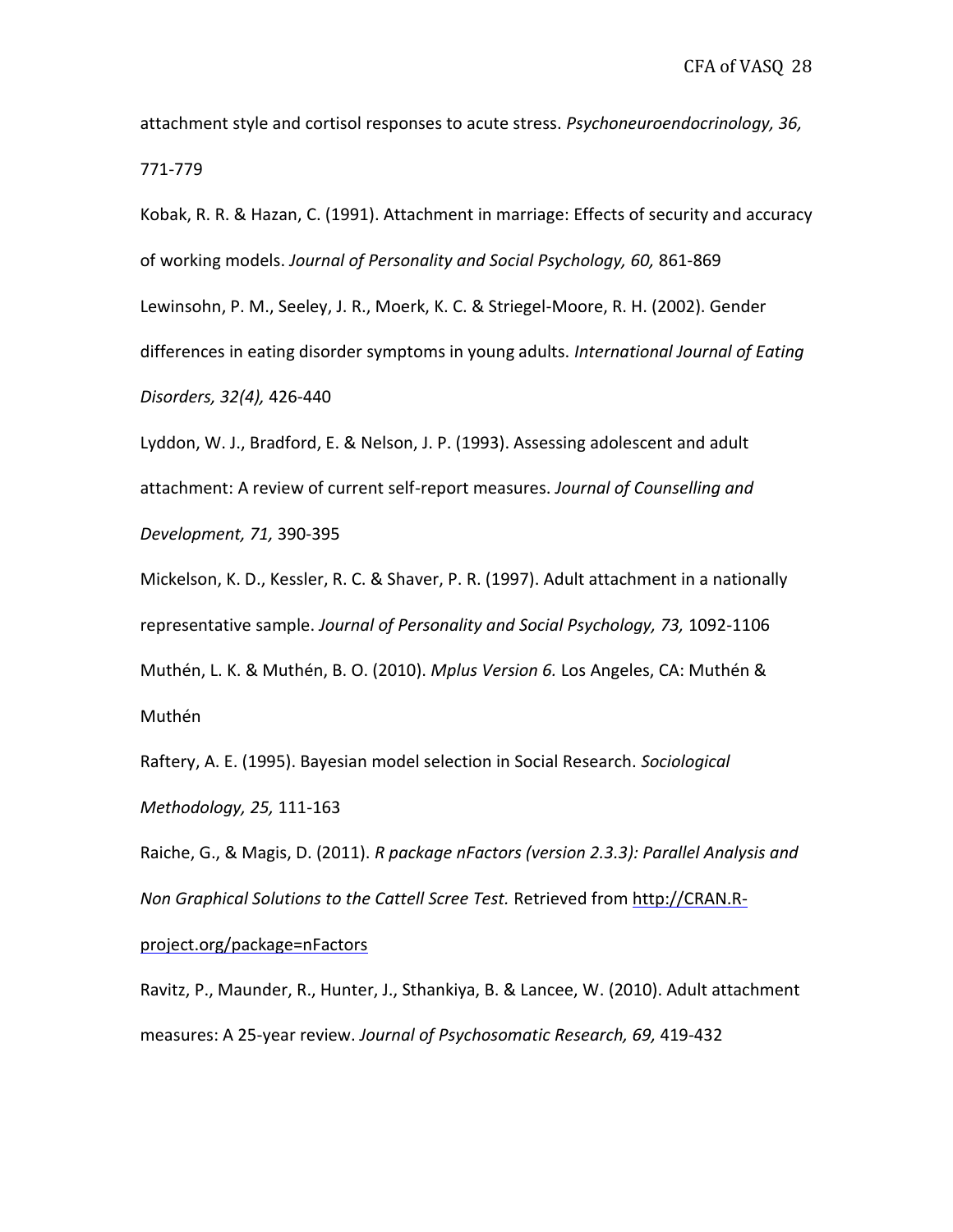Roberts, J. E., Gotlib, I. H. & Kassel, J. D. (1996). Adult attachment security and symptoms of depression: The mediating roles of dysfunctional attitudes and low selfesteem. *Journal of Personality and Social Psychology, 70,* 310-320

Ruscio, J., & Roche, B. (2012). Determining the number of factors to retain in an exploratory factor analysis using comparison data of known factorial structure. *Psychological Assessment*, 24(2), 282-292

Scohos, A. & Bone, A. (2012). Attitudes towards continuing bonds, attachment vulnerability, and the moderating effects of gender. *Journal of Loss and Trauma, 17,* 260-270

Sloman, L., Gilbert, P. & Hasey, G. (2003). Evolved mechanisms in depression: The role and interaction of attachment and social rank in depression. *Journal of Affective* 

*Disorders*, 74, 107-121

Ward, A., Ramsay, R. & Treasure, J. (2000). Attachment research in eating disorders. *British Journal of Medical Psychology, 73,* 35-51

Zachrisson, H. D. & Skårderud, F. (2010). Feelings of insecurity: Review of attachment and eating disorders. *European Eating Disorders Review, 18,* 97-106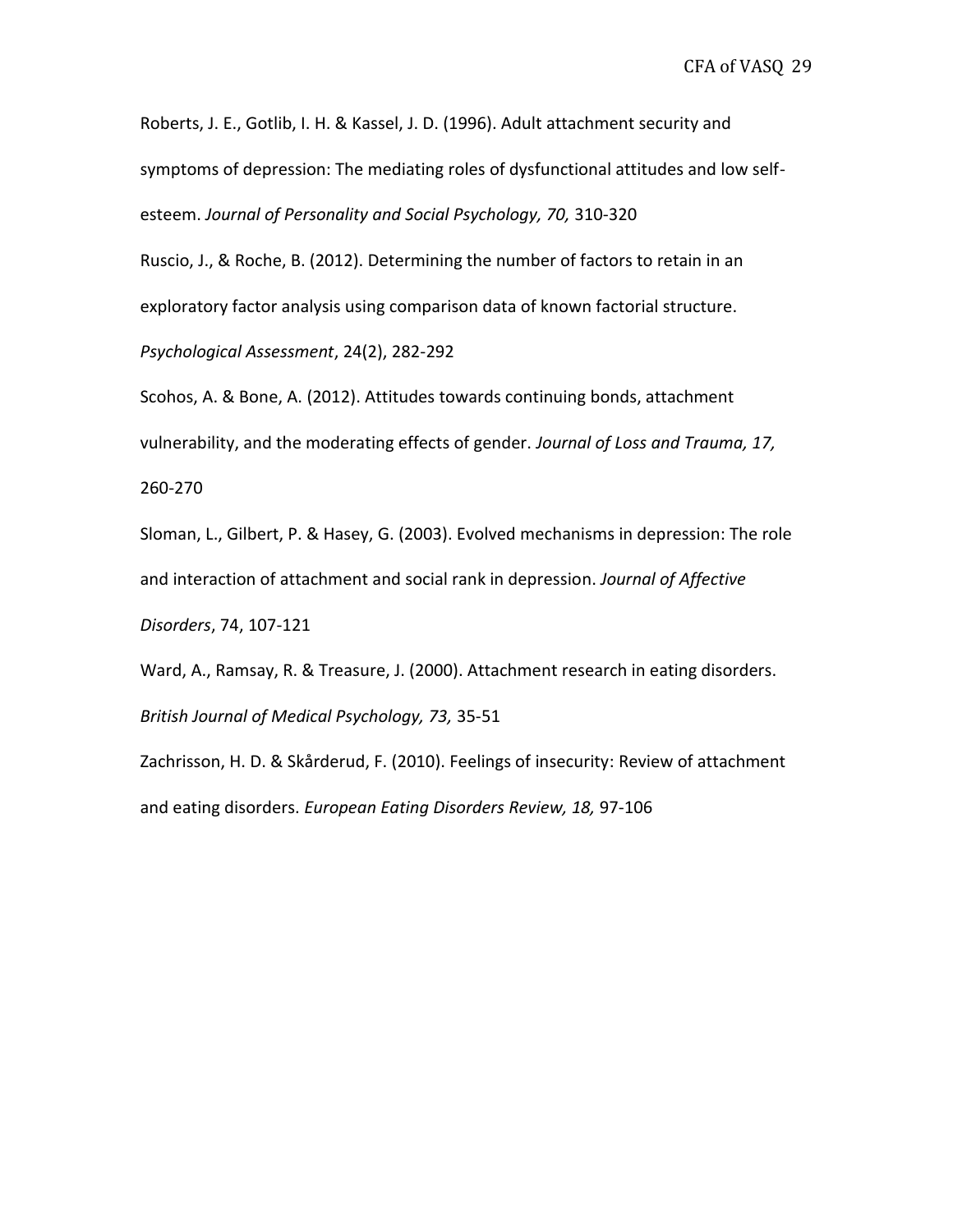| Variable          |                               | <b>Total</b> | <b>EFA Sample</b> | <b>CFA Sample</b> |
|-------------------|-------------------------------|--------------|-------------------|-------------------|
|                   |                               | $(n = 1236)$ | $(n = 602)$       | $(n = 634)$       |
| Age (SD)          |                               | 28.7(10.7)   | 28.7 (10.8)       | 28.7 (10.7)       |
| Male $% (n)$      |                               | 20.2 (250)   | 19.1 (115)        | 21.3(135)         |
| Female $% (n)$    |                               | 79.8 (986)   | 80.9 (487)        | 78.7 (499)        |
| Ethnicity (n)     |                               |              |                   |                   |
|                   | White %                       | 75.4 (932)   | 75.4 (454)        | 75.4 (478)        |
|                   | Other %                       | 24.6 (304)   | 24.6 (148)        | 24.6 (156)        |
|                   | Marital status $% (n)$        |              |                   |                   |
|                   | <b>Single</b>                 | 39.0 (482)   | 38.7 (233)        | 39.3 (249)        |
|                   | <b>Married</b>                | 21.1(261)    | 21.9(132)         | 20.3 (129)        |
|                   | In a relationship             | 22.6 (279)   | 22.4 (135)        | 22.7 (144)        |
|                   | Living with a partner         | 13.5 (167)   | 13.1 (79)         | 13.9 (88)         |
|                   | <b>Divorced</b>               | 3.3(41)      | 3.5(21)           | 3.2(20)           |
|                   | Widowed                       | .5(6)        | .3(2)             | .6(4)             |
| Employment % (n)  |                               |              |                   |                   |
|                   | <b>Student</b>                | 50.3 (622)   | 50.8 (306)        | 49.8 (316)        |
|                   | <b>Employed</b>               | 41.3 (510)   | 40.5 (244)        | 42.0 (266)        |
|                   | <b>Unemployed</b>             | 4.9(60)      | 5.5(33)           | 4.3(27)           |
|                   | At home with children         | 2.5(31)      | 2.5(15)           | 2.5(16)           |
|                   | <b>Retired</b>                | 1.1(13)      | .7(4)             | 1.4(9)            |
| <b>BMI (SD)</b>   |                               | 24.9(6.2)    | 25.0(6.0)         | 24.8(6.3)         |
| SDHS (SD)         |                               | 11.8(4.2)    | 12.0(4.2)         | 11.6(4.2)         |
| EDE-Q (SD)        |                               | 2.0(1.4)     | 2.0(1.5)          | 1.9(1.4)          |
| <b>PSS-4 (SD)</b> |                               | 7.2(3.4)     | 7.1(3.3)          | 7.2(3.5)          |
| 22-item VASQ      |                               |              |                   |                   |
|                   | Insecurity (SD)               | 31.9(7.6)    | 31.8(7.4)         | 31.9(7.7)         |
|                   | <b>Proximity-seeking (SD)</b> | 29.0(5.9)    | 29.0(6.0)         | 29.0(5.9)         |

**Table 1:** Demographic variables across EFA and CFA split sample

*Note.* SDHS = Short Depression-Happiness Scale; EDE-Q = Eating Disorder Examination

Questionnaire; PSS-4 = Perceived Stress Scale-4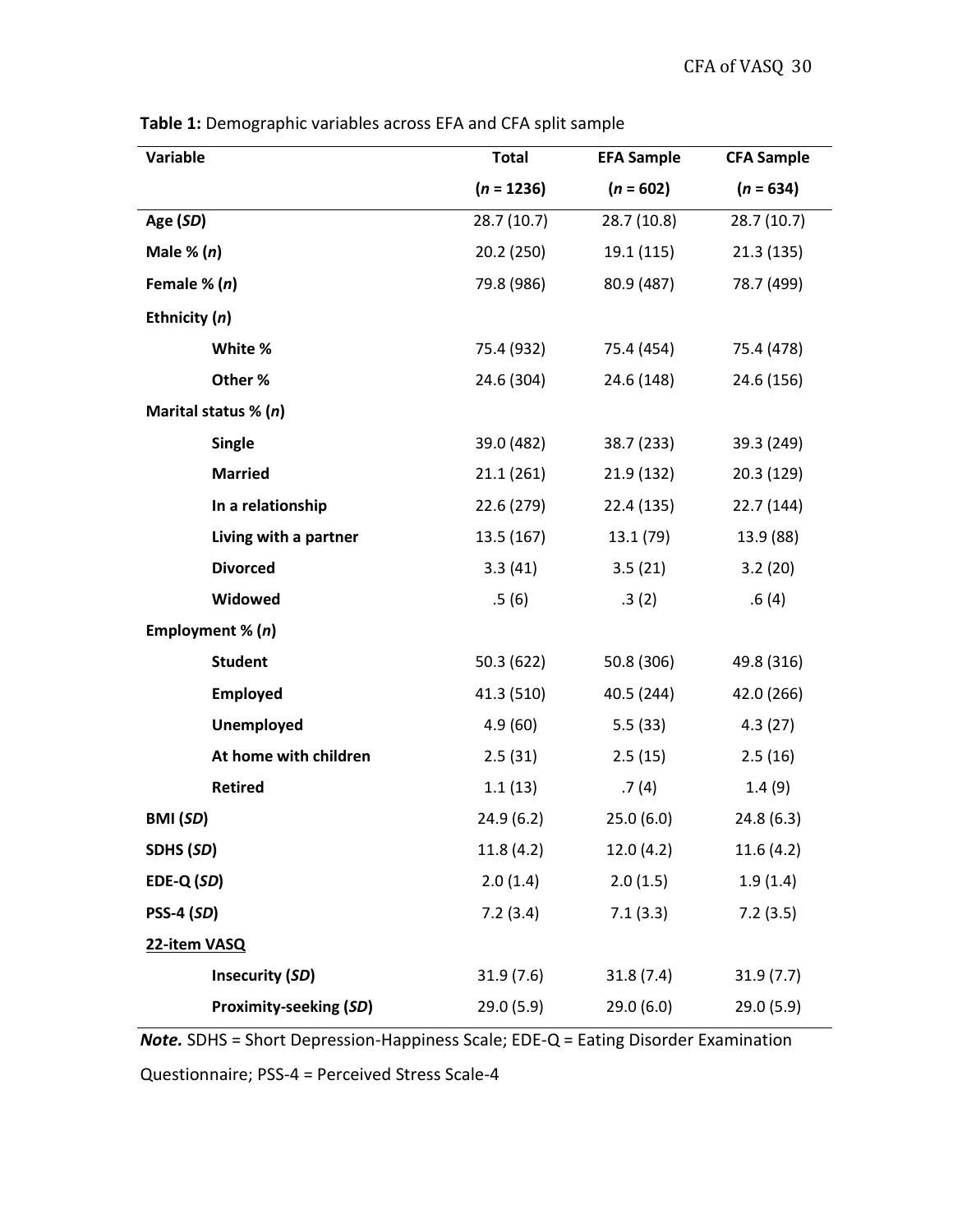| Table 2: EFA solution of the VASQ |  |
|-----------------------------------|--|
|-----------------------------------|--|

|                    |                                                                        | Factor       |                |                         |                         |                      |
|--------------------|------------------------------------------------------------------------|--------------|----------------|-------------------------|-------------------------|----------------------|
| No.                | Item                                                                   | $\mathbf{1}$ | $\overline{2}$ | $\overline{\mathbf{3}}$ | $\overline{\mathbf{4}}$ | <b>Communalities</b> |
| $\overline{2}$     | I rely on others to help me make decisions                             | .83          | .01            | .14                     | .24                     | .50                  |
| $\overline{7}$     | I usually rely on advice from others when I've got a<br>problem        | .67          | $-.09$         | .29                     | .20                     | .50                  |
| 15                 | I like making decisions on my own*                                     | .54          | $-.10$         | .13                     | .17                     | .25                  |
| 5                  | It's best not to get too emotionally close to other people             | .002         | .63            | .12                     | .35                     | .38                  |
| 8                  | I feel uncomfortable when people get too close to me                   | .01          | .75            | .14                     | .29                     | .41                  |
| 18                 | I find it hard to trust others                                         | $-.09$       | .65            | .19                     | .37                     | .65                  |
| 19                 | Having people around me can be a nuisance                              | $-.11$       | .51            | .09                     | .40                     | .24                  |
| 22                 | I find it difficult to confide in people                               | $-.10$       | .63            | .08                     | .23                     | .49                  |
| 6                  | I worry a lot if people I live with arrive back later than<br>expected | .14          | .10            | .67                     | .22                     | .37                  |
| 11                 | I worry about things happening to close family and friends             | .04          | .15            | .57                     | .22                     | .31                  |
| 16                 | I get anxious when people close to me are away                         | .19          | .19            | $.68\,$                 | .49                     | .60                  |
| 10                 | I feel people are against me                                           | .19          | .43            | .26                     | .69                     | .61                  |
| 12                 | I often get into arguments                                             | .11          | .24            | .23                     | .55                     | .25                  |
| 13                 | I am clingy with otherst                                               | .29          | .06            | .38                     | .57                     | .22                  |
| 20                 | I feel people haven't done enough for me                               | .07          | .33            | .16                     | .62                     | .28                  |
| <b>Eigen value</b> |                                                                        |              | 2.31           | 1.43                    | 1.16                    |                      |

*Note.* \*Item 15 was reverse coded; †Item 13 was excluded during CFA; Items loading onto the relevant factor are indicated in bold; Factor labels are: 1 = Lack of autonomy; 2 = Avoidant-dismissive; 3 = Anxious-dependent; 4 = Ambivalent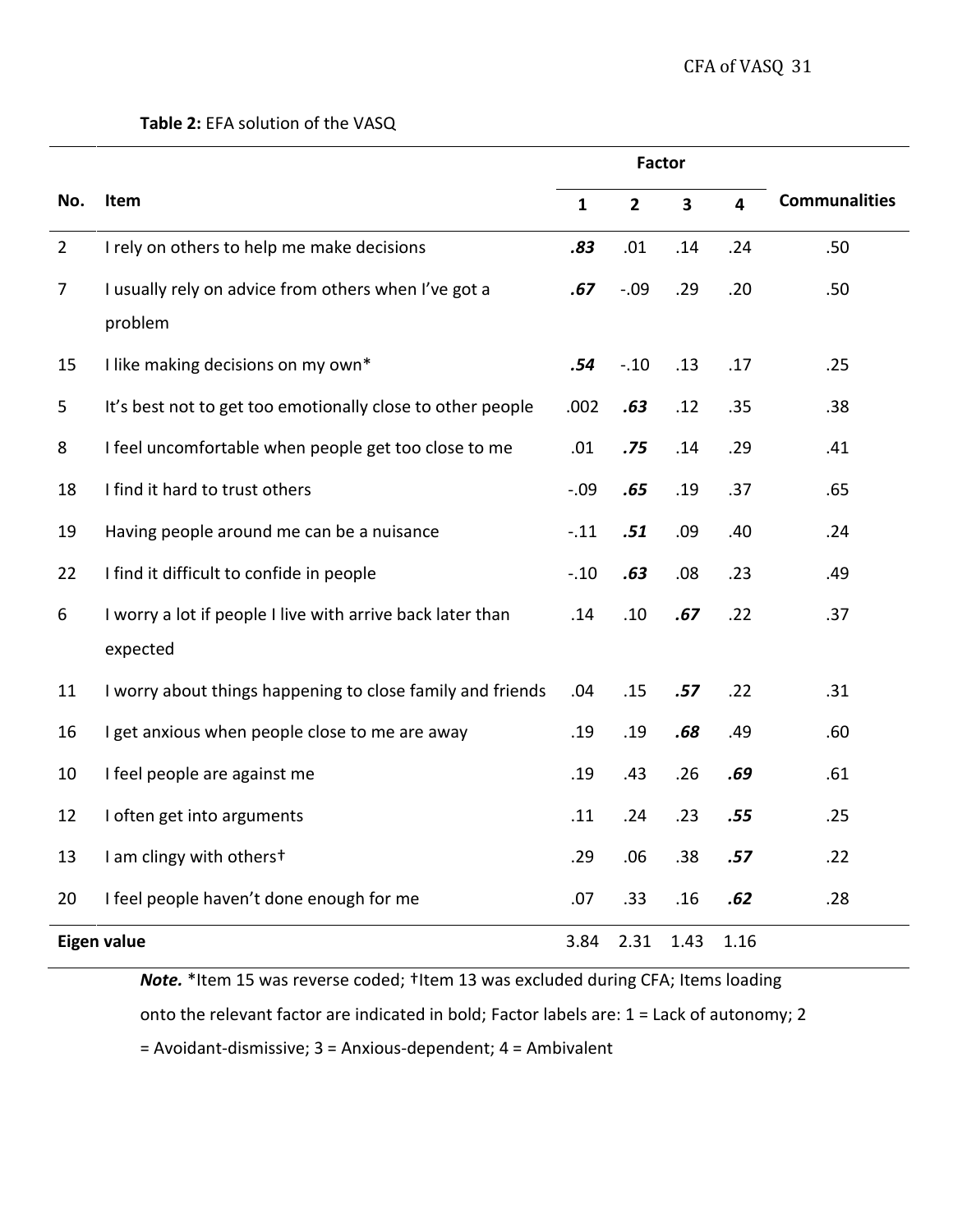| <b>Model</b> |                   | Chi <sup>2</sup> | No of free        | df  | $p$ -value | <b>BIC</b> | <b>CFI</b> | TLI  | <b>RMSEA</b> |
|--------------|-------------------|------------------|-------------------|-----|------------|------------|------------|------|--------------|
|              |                   |                  | <b>Parameters</b> |     |            |            |            |      |              |
| A            | Original VASQ     | 1407.2           | 67                | 208 | < .001     | 39895.112  | .675       | .639 | .095         |
| B            | VASQ from EFA     | 303.6            | 51                | 84  | < .001     | 27191.946  | .905       | .881 | .064         |
| C            | Modified model    | 186.7            | 48                | 71  | < .001     | 25376.599  | .945       | .929 | .051         |
|              | (Item 13 removed) |                  |                   |     |            |            |            |      |              |
| D            | Higher-order      | 212.0            | 45                | 74  | < .001     | 25382.604  | .934       | .919 | .054         |
|              | model             |                  |                   |     |            |            |            |      |              |

**Table 3:** Summary of the CFA results for the several VASQ models and fit indices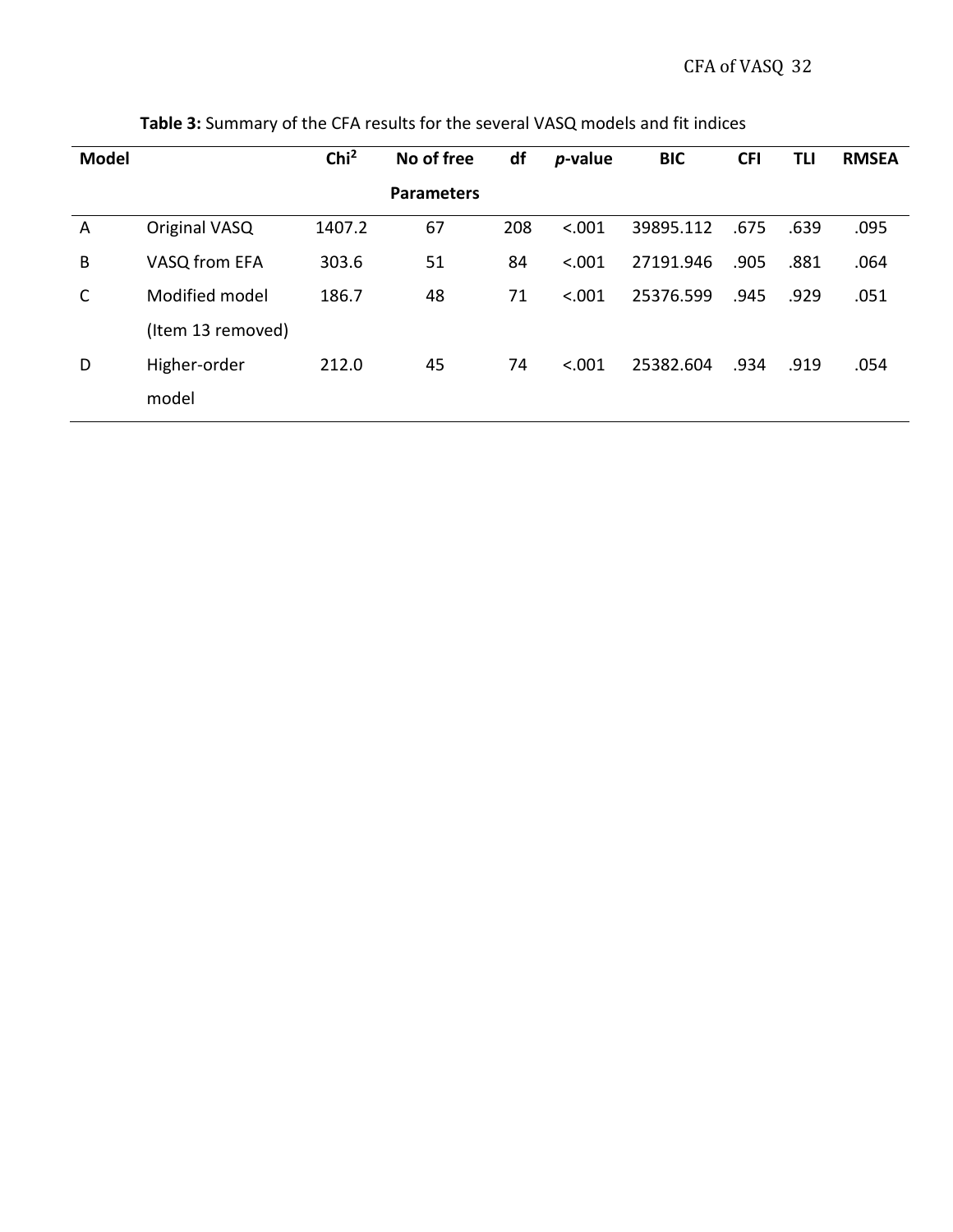**Table 4:** Intercorrelations between the VASQ subscales and psychopathology scores (*N* =

1236)

**22 Item VASQ**

| <b>Insecurity</b> | <b>Proximity-</b><br>seeking | <b>SDHS</b> | EDE-Q   |
|-------------------|------------------------------|-------------|---------|
| $.16***$          |                              |             |         |
| $-.54**$          | $-.19***$                    |             |         |
| $.33**$           | $.18**$                      | $-46**$     |         |
| .45**             | $.31**$                      | $-.71**$    | $.39**$ |
|                   |                              |             |         |

## **14 Item VASQ**

|                          | <b>Insecurity</b> | <b>Proximity-</b> | Avoidant-  | <b>Ambivalent</b> | Lack of   | <b>Anxious-</b> |
|--------------------------|-------------------|-------------------|------------|-------------------|-----------|-----------------|
|                          |                   | seeking           | dismissive |                   | autonomy  | dependent       |
| <b>Proximity-seeking</b> | $.22**$           |                   |            |                   |           |                 |
| Avoidant-dismissive      | $.93**$           | $.14***$          |            |                   |           |                 |
| <b>Ambivalent</b>        | $.77***$          | $.28**$           | $.47**$    |                   |           |                 |
| Lack of autonomy         | .05               | $.76***$          | $-.01$     | $.13***$          |           |                 |
| <b>Anxious-dependent</b> | $.29**$           | $.80**$           | $.22**$    | $.30**$           | $.21***$  |                 |
| <b>SDHS</b>              | $-.54**$          | $-.22**$          | $-.46**$   | $-.47**$          | $-.15***$ | $-18**$         |
| EDE-Q                    | $.34**$           | $.21***$          | $.30**$    | $.27**$           | $.14**$   | $.19**$         |
| PSS-4                    | $.44**$           | $.33**$           | $.37**$    | $.41**$           | $.24**$   | $.27**$         |

*Note.* \*\**p*<.001; SDHS = Short Depression-Happiness Scale; EDE-Q = Eating Disorder

Examination Questionnaire; PSS-4 = Perceived Stress Scale-4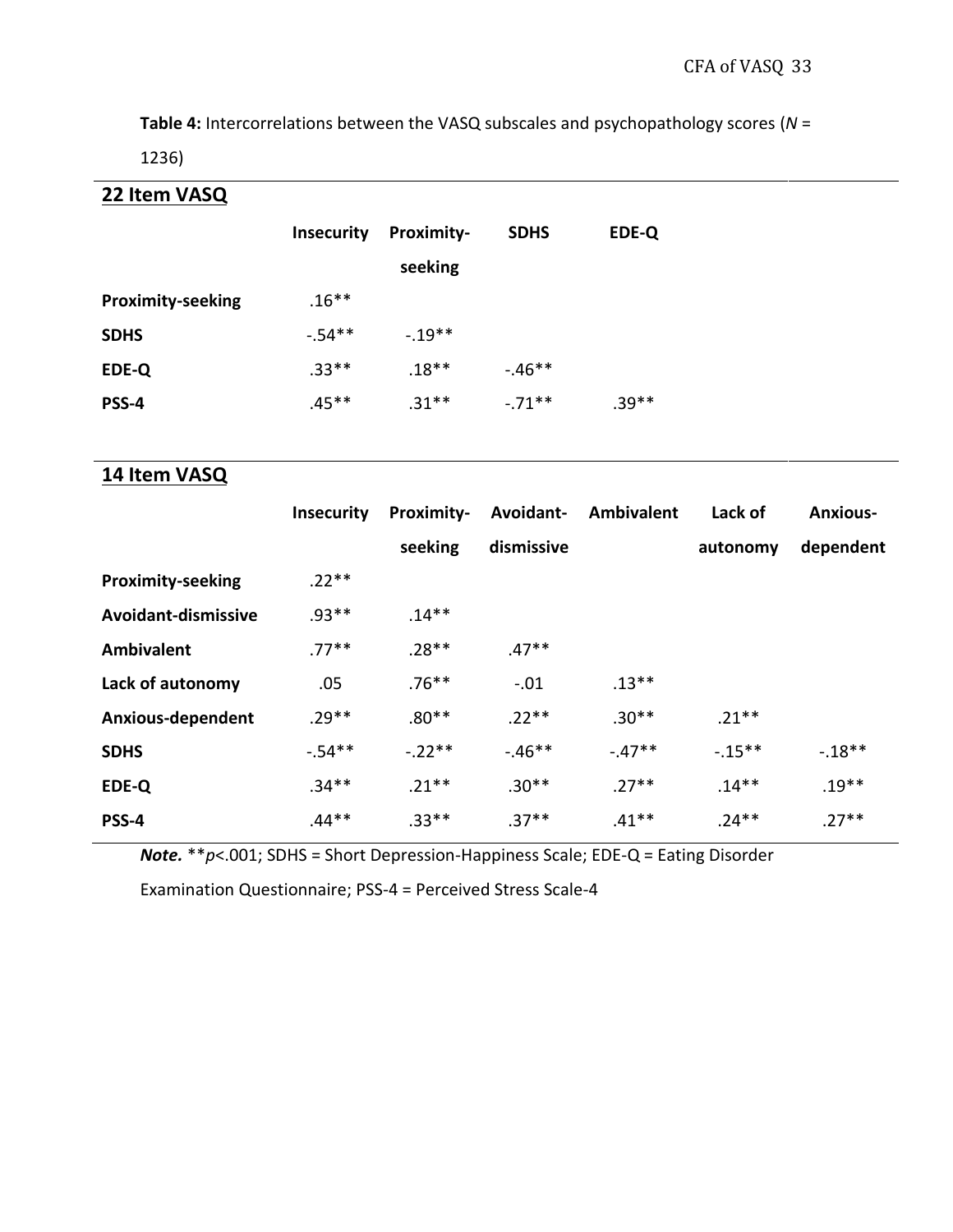**Table 5:** Means (Standard Deviation in brackets) for participant's age, BMI, SDHS, EDE-Q,

| Variable                     | Men         | Women       | <b>Significance</b>           | Cohen's d |  |
|------------------------------|-------------|-------------|-------------------------------|-----------|--|
|                              | $(N = 250)$ | $(N = 986)$ |                               |           |  |
| Age                          | 29.6 (11.3) | 28.5 (10.6) | $t(1222) = 1.46, p = .15$     | .08       |  |
| <b>BMI</b>                   | 25.4(5.6)   | 24.8(6.3)   | $t(417.45) = 1.67, p = .10$   | .16       |  |
| <b>SDHS</b>                  | 12.4(4.2)   | 11.6(4.2)   | $t(1234) = 2.66, p = .01$     | .15       |  |
| EDE-Q                        | 1.3(1.2)    | 2.1(1.4)    | $t(469.89) = -9.26, p < .001$ | $-0.85$   |  |
| PSS-4                        | 6.5(3.5)    | 7.3(3.3)    | $t(1234) = -3.37, p = .001$   | $-.19$    |  |
| <b>Original 22-item VASQ</b> |             |             |                               |           |  |
| <b>Insecurity</b>            | 31.4(7.5)   | 32.0(7.6)   | $t(1234) = -.98, p = .33$     | $-.06$    |  |
| <b>Proximity-seeking</b>     | 27.1(5.9)   | 29.5(5.8)   | $t(1234) = -5.91, p < .001$   | $-.34$    |  |
| New 14-item VASQ             |             |             |                               |           |  |
| <b>Two-factor solution</b>   |             |             |                               |           |  |
| <b>Insecurity</b>            | 20.2(5.7)   | 20.4(5.8)   | $t(1234) = -.59, p = .56$     | $-.03$    |  |
| <b>Proximity-seeking</b>     | 16.0(4.0)   | 18.0(4.0)   | $t(1234) = -7.01, p < .001$   | $-.40$    |  |
| <b>Four-factor solution</b>  |             |             |                               |           |  |
| Insecurity                   |             |             |                               |           |  |
| <b>Ambivalent</b>            | 6.7(2.5)    | 6.6(2.5)    | $t(1234) = .33, p = .75$      | .02       |  |
| Avoidant-dismissive          | 13.5(4.2)   | 13.8(4.2)   | $t(1234) = -1.01, p = .32$    | $-.06$    |  |
| <b>Proximity-seeking</b>     |             |             |                               |           |  |
| Lack of autonomy             | 7.5(2.4)    | 8.5(2.5)    | $t(1234) = -5.56, p < .001$   | $-.32$    |  |
| Anxious-dependent            | 8.5(2.5)    | 9.5(2.7)    | $t(1234) = -5.30, p < .001$   | $-.30$    |  |

PSS-4 and VASQ scores for the 22- and 14-item versions as a function of sex (*N* = 1236)

*Note.* SDHS = Short Depression-Happiness Scale; EDE-Q = Eating Disorder Examination

Questionnaire; PSS-4 = Perceived Stress Scale